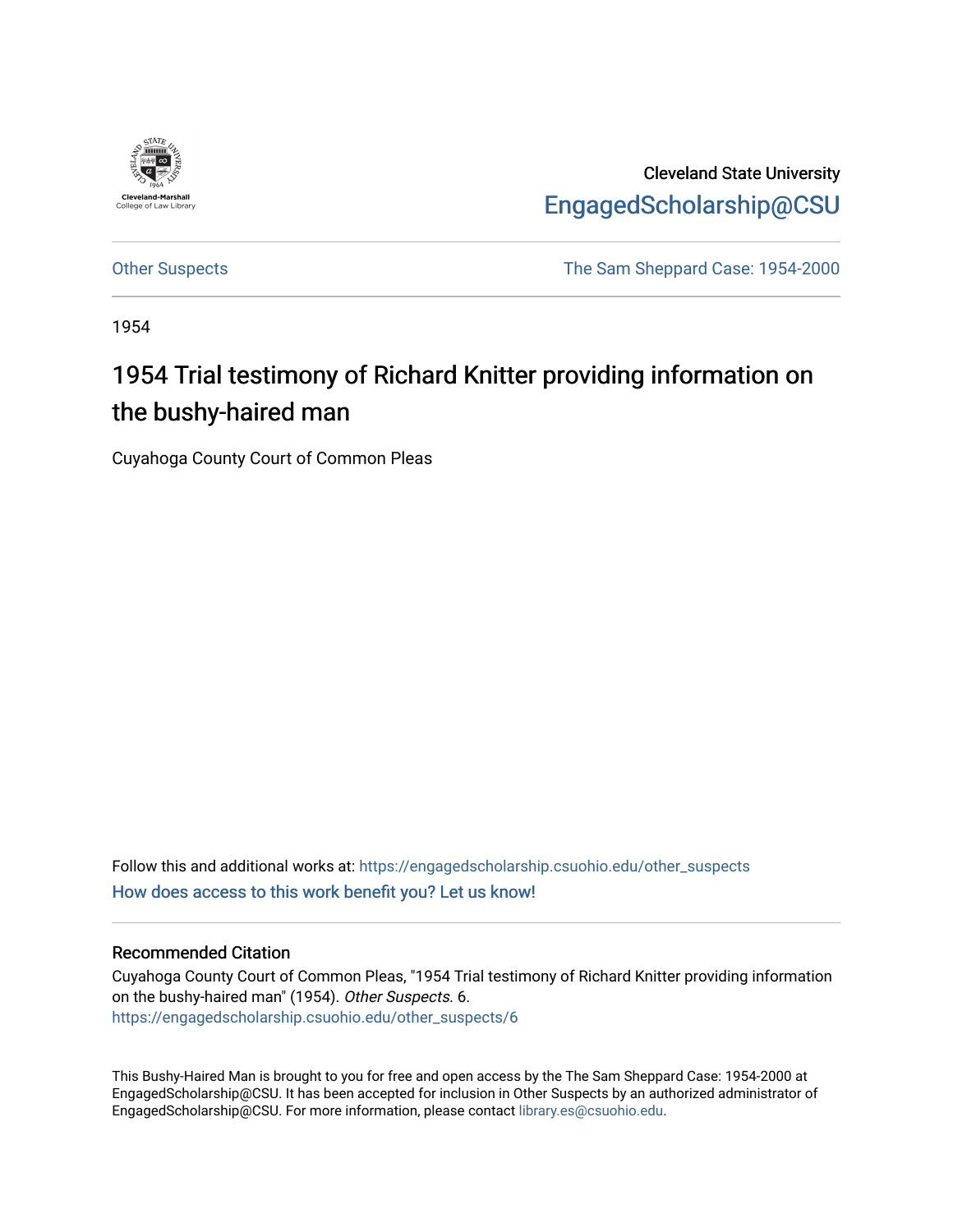(After recess at 11:05 o'clock a.m.)

Thereupon the defendant, further to maintain the issues on his part to be maintained, called as a witness RICHARD E. KNITTER, who, being first duly sworn, was examined and testified as follows:

## DIRECT EXAMINATION

By Mr. Garmone:

- Q Will you state your name, please?
- A | Richard E. Knitter.
- Q Where do you live?
- A | 785 Kenilworth Drive, Sheffield Lake.
- Q How long have you lived at that address?
- A | Approximately two years.
- Q Who do you live there with?
- A | My wife, brothers and sisters.
- Q Are you employed?
- A Yes.
- Q Where is your place of employment?
- A Fruehauf Trailer Company in Avon Lake.
- Q How long have you been with the Fruehauf Trailer Company in Avon Lake?
- A Two years.
- Q Did you have employment prior to that time?
-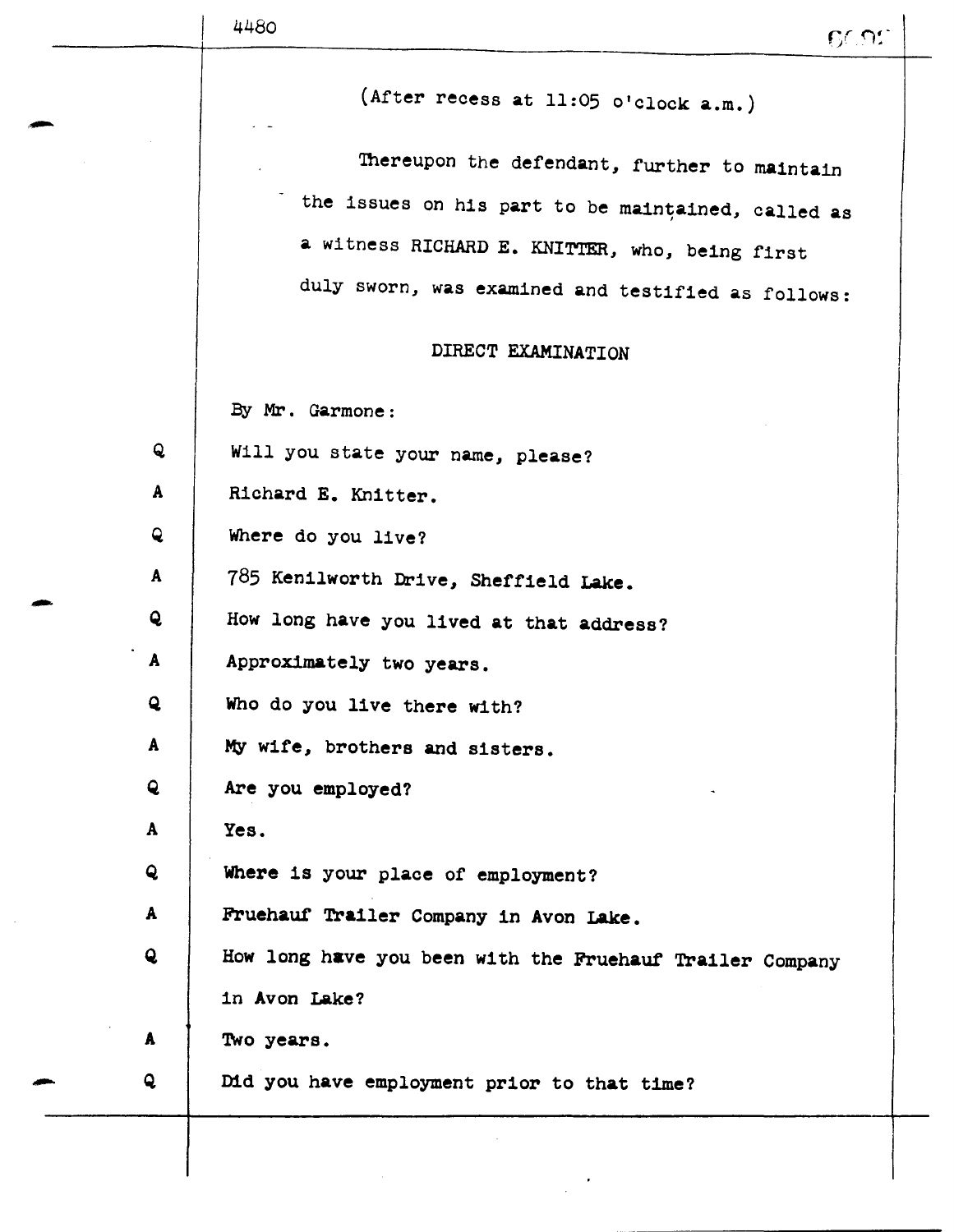|              | 4481                                                        | C |
|--------------|-------------------------------------------------------------|---|
| A            | Yes, sir.                                                   |   |
| $\mathbf{Q}$ | Where?                                                      |   |
| $\mathbf{A}$ | Nickel Plate Railroad in Lorain, Ohio.                      |   |
| Q            | How long were you with the Nickel Plate?                    |   |
| A            | Five years.                                                 |   |
| $\mathbf{Q}$ | Now, Mr. Knitter, directing your attention to the 3rd day   |   |
|              | of July, 1954, did you and Mrs. Knitter go somewhere?       |   |
| $\mathbf{A}$ | Yes.                                                        |   |
| $\mathbf{Q}$ | Where did you go?                                           |   |
| $\mathbf{A}$ | To Cleveland to the theater.                                |   |
| Q            | What time did you leave your home that evening?             |   |
| $\mathbf{A}$ | It was approximately 8:30, quarter to 9.                    |   |
| Q            | Did you go to a show downtown, you said?                    |   |
| $\mathbf{A}$ | Yes.                                                        |   |
| Q            | Do you recall the picture that you saw?                     |   |
| $\mathbf{A}$ | Gone With the Wind.                                         |   |
| Q            | It was a rather lengthy picture, is that right?             |   |
| A            | That's right.                                               |   |
| Q            | After leaving the theater, did you then, with Mrs. Knitter, |   |
|              | go some place else?                                         |   |
| A            | Yes.                                                        |   |
| Q            | Where did you go?                                           |   |
| A            | To a Drive-In in Rocky River.                               |   |
| $\mathbf{Q}$ | Now, that Drive-In that you speak of in Rocky River, what   |   |
|              |                                                             |   |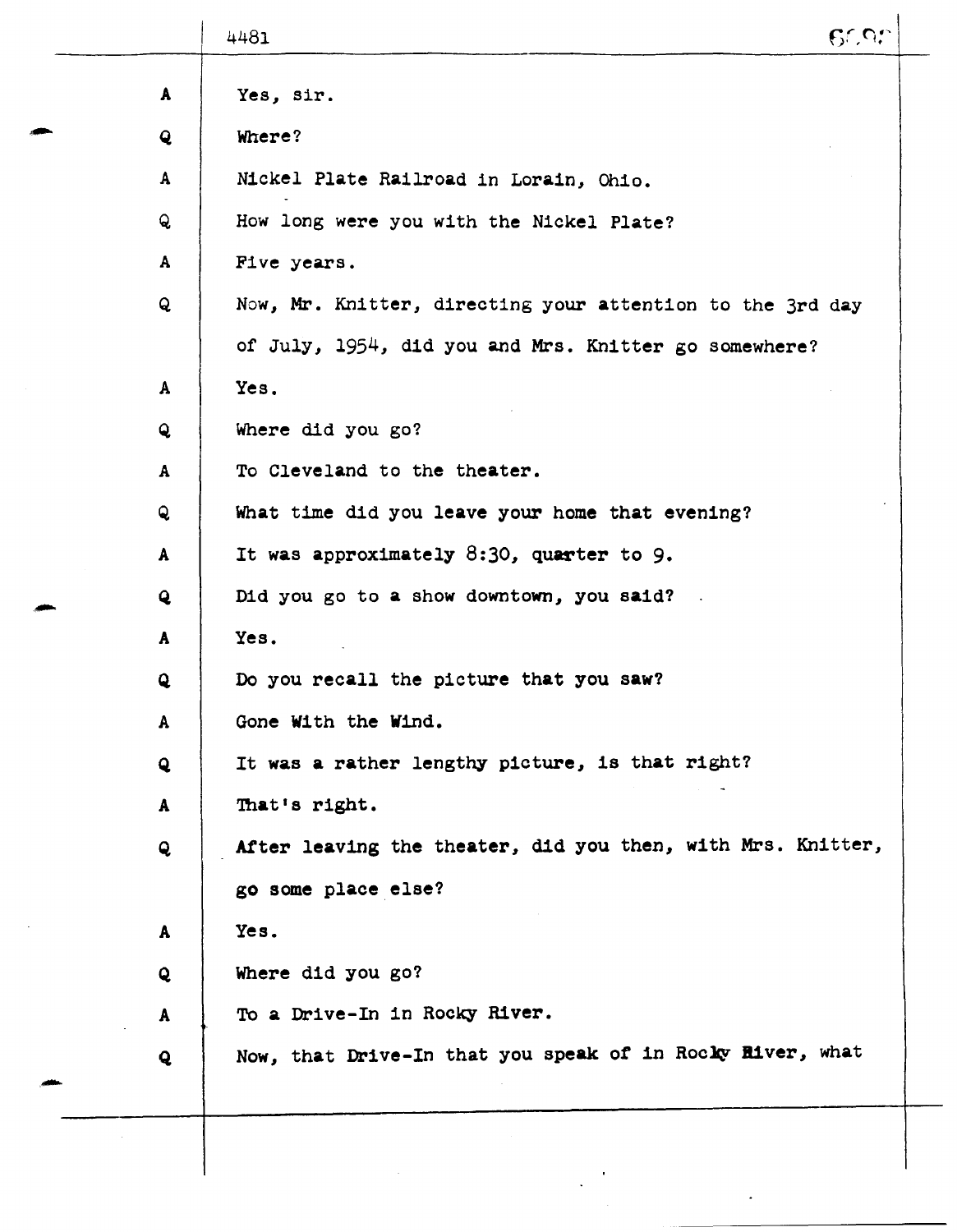|              | GCA                                                                  |
|--------------|----------------------------------------------------------------------|
| $\bullet$    | is the fact as to whether or not it is located on West<br>Lake Road? |
| $\mathbf{A}$ | Yes.                                                                 |
| $\mathbf{Q}$ | Your address -- withdraw that. As you drove into the                 |
|              | theater, did you come down West Lake Road and travel east?           |
| $\mathbf{A}$ | Yes.                                                                 |
|              |                                                                      |
|              |                                                                      |
|              |                                                                      |
|              |                                                                      |
|              |                                                                      |
|              |                                                                      |
|              |                                                                      |
|              |                                                                      |
|              |                                                                      |
|              |                                                                      |
|              |                                                                      |
|              |                                                                      |
|              |                                                                      |
|              |                                                                      |
|              |                                                                      |
|              |                                                                      |
|              |                                                                      |
|              |                                                                      |
|              |                                                                      |
|              |                                                                      |
|              |                                                                      |

 $\mathcal{A}^{\mathcal{A}}$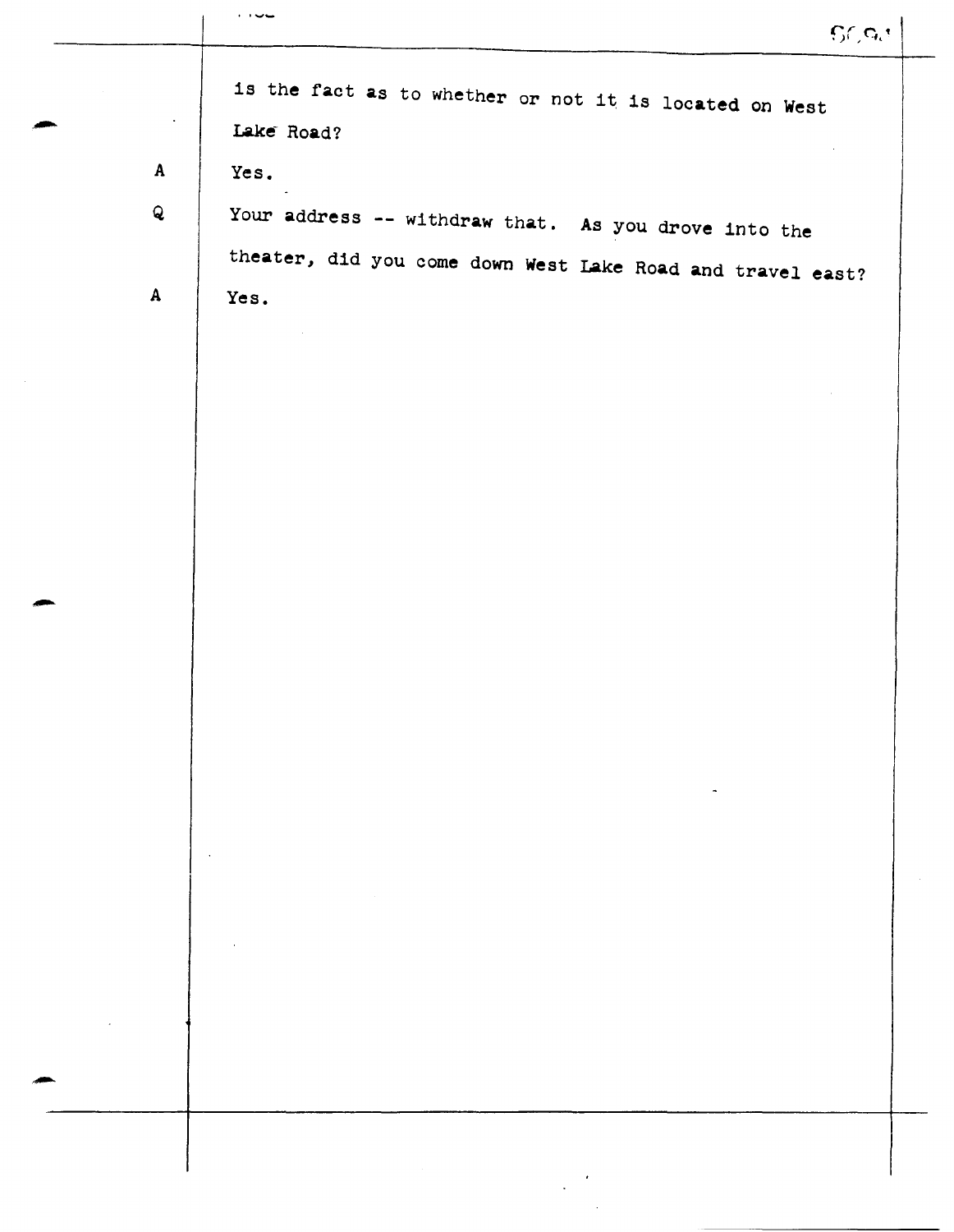| <b>NS</b>  |              | 6095                                                         |
|------------|--------------|--------------------------------------------------------------|
| MALT<br>27 | Q            | Now, about what time was it when you arrived at the drive-in |
|            |              | theater?                                                     |
|            | $\mathsf{A}$ | It wasn't a drive-in theater.                                |
|            | $\bigcap$    | I mean a drive-in restaurant?<br>Pardon me.                  |
|            | $\mathbf{A}$ | Approximately ten to three.                                  |
|            | Q            | And about how long did you remain there with Mrs. Knitter?   |
|            | $\mathbf{A}$ | From a half hour to 45 minutes.                              |
|            | Q            | And then did you get back in your automobile?                |
|            | $\mathbf{A}$ | Yes.                                                         |
|            | $\mathbf{Q}$ | And which direction did you head the car in?                 |
|            | $\mathbf{A}$ | West.                                                        |
|            | Q            | On West Lake Road?                                           |
|            | A            | Yes.                                                         |
|            | Q            | Now, as you drove along West Lake Road, did you make an      |
|            |              | observation that evening?                                    |
|            | A            | Yes.                                                         |
|            | Q            | And where did you make that observation, Mr. Knitter?        |
|            | $\mathbf{A}$ | It was in Bay Village.                                       |
|            | Q            | And at approximately what location in Bay Village?           |
|            | A            | As you come off the brick to the asphalt.                    |
|            | Q            | Was there something there that reminds you of the point      |
|            |              | where you first made the observation?                        |
|            | $\mathbf{A}$ | Yes.                                                         |
|            | Q            | What is it?                                                  |
|            | A            | A cemetery.                                                  |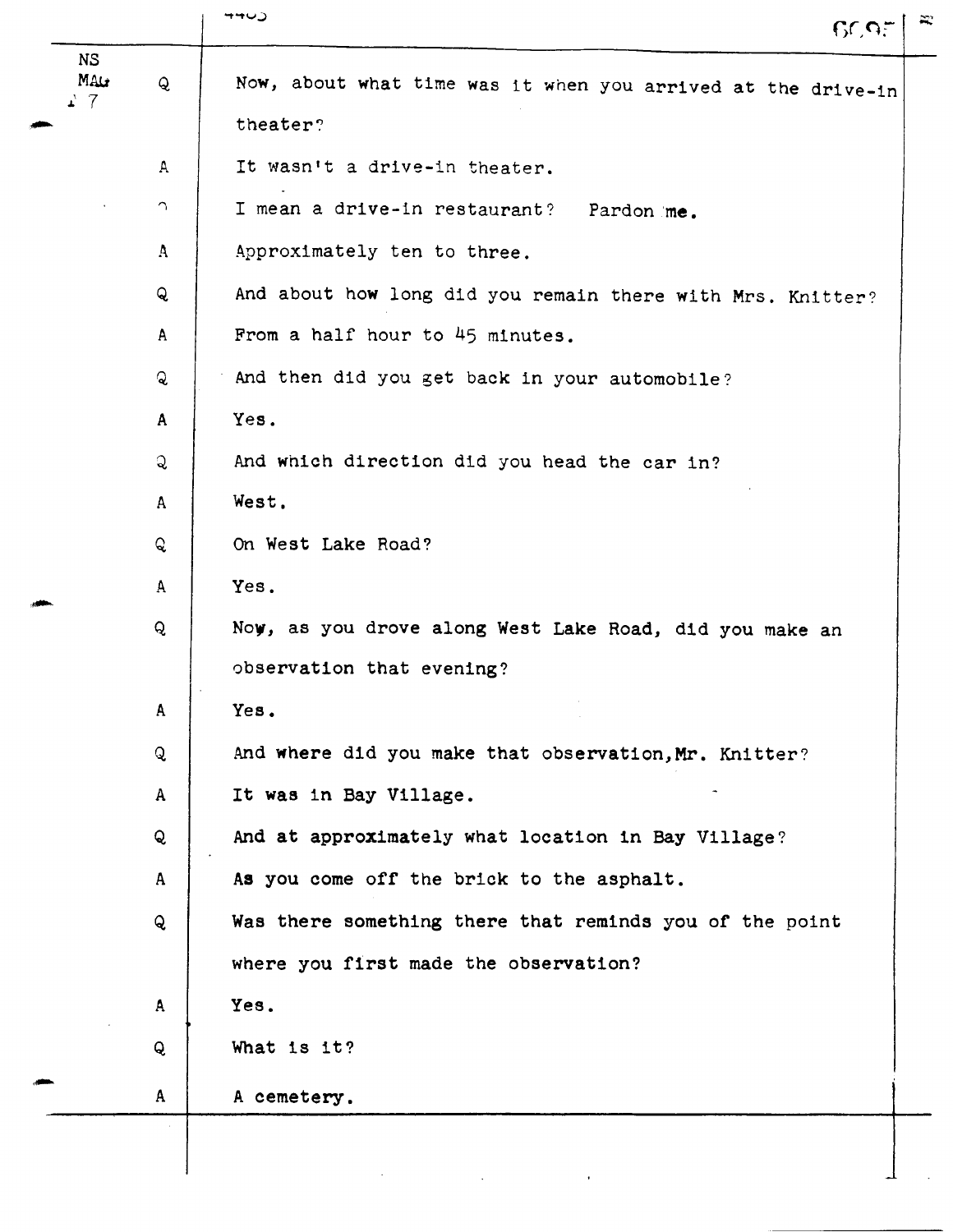|              | 4484<br>60.96                                               |
|--------------|-------------------------------------------------------------|
| Q            | And when you first made your observation of the cemetery -- |
|              | withdraw that.                                              |
|              | What did you observe at that time?                          |
| A.           | A person walking on the road.                               |
| Q.           | And in what direction was he walking?                       |
| $\mathbf{A}$ | East.                                                       |
| Q            | And you were travelling west?                               |
| $\mathbf{A}$ | That's correct.                                             |
| Q            | Now, as he walked in an easterly direction, was he on the   |
|              | south or north side of the highway?                         |
| A            | The north side.                                             |
| $\mathsf{Q}$ | When you first saw this person, how far were you away from  |
|              | him?                                                        |
| $\mathbf{A}$ | Approximately 200 feet.                                     |
| Q            | Was it a male or a female?                                  |
| A.           | Male.                                                       |
| Q            | Was he a white man?                                         |
| A            | Yes.                                                        |
| $\mathbf{Q}$ | Now, when you next saw him, how close were you to the       |
|              | person?                                                     |
| $\mathbf{A}$ | Approximately four feet.                                    |
| Q            | You made an observation of him?                             |
| A            | Yes.                                                        |
| Q            | Did you notice his facial features?                         |
| $\mathsf{A}$ | Yes.                                                        |
|              |                                                             |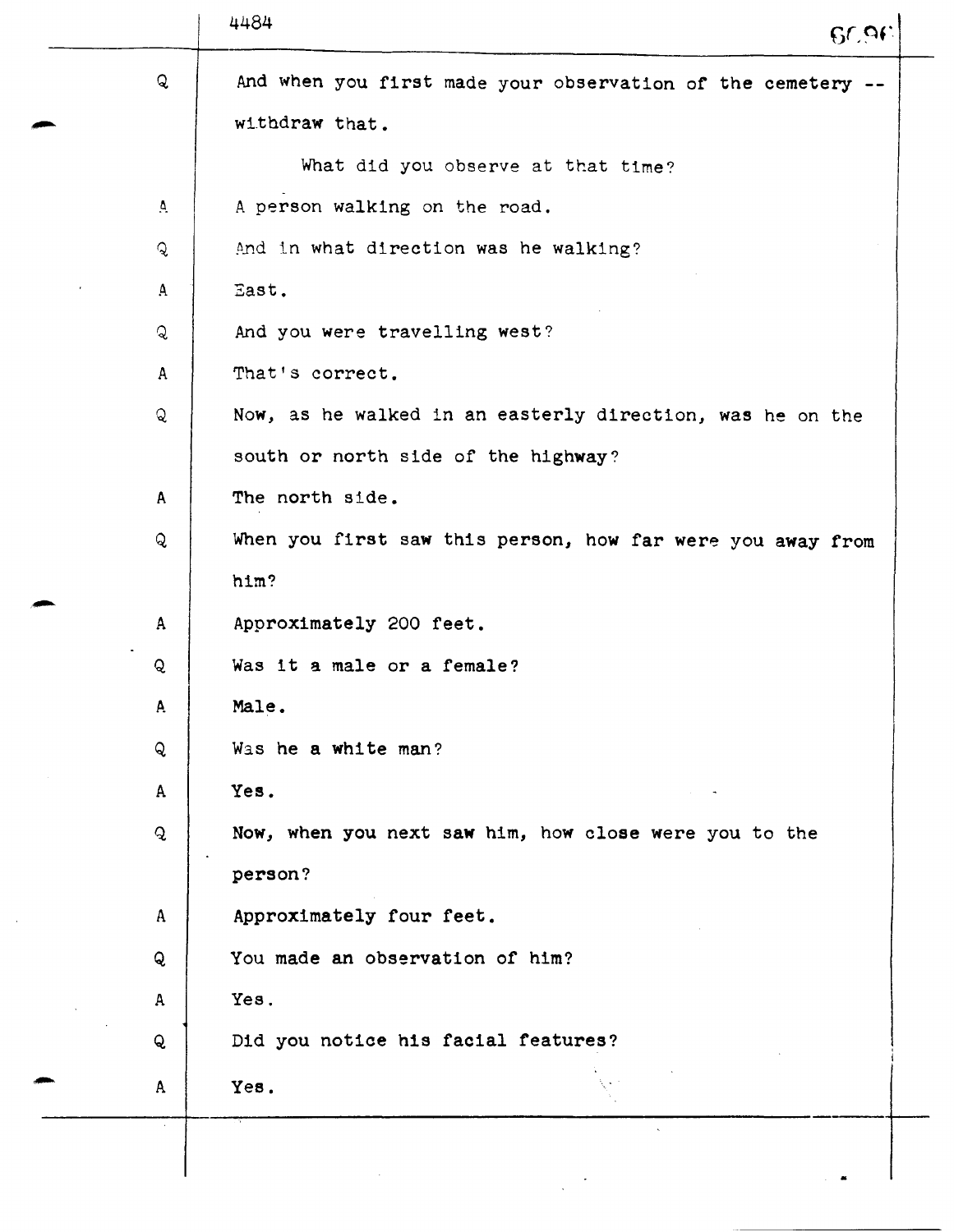|              | ャーーン<br>6097                                              |
|--------------|-----------------------------------------------------------|
| Q            | Will you describe, to the best of your knowledge, to the  |
|              | Court and jury his facial features?                       |
| $\Delta$     | Well, he had short hair, bushy, I mean like a crew cut    |
|              | growing in, and large eyes, large nose, and his eyes      |
|              | appeared to be bulging like.                              |
| $\mathbf{Q}$ | Did you notice anything about his dress?                  |
| $\mathbf{A}$ | Yes.                                                      |
| Q            | What portion of his wearing apparel did you observe?      |
| $\mathbf{A}$ | His shirt.                                                |
| Q            | And what observation did you make of the shirt?           |
| $\mathbf{A}$ | That it was white or a light color.                       |
| Q            | You didn't see his trousers?                              |
| A            | Well, they were dark.                                     |
| Q.           | Dark?                                                     |
| $\mathsf{A}$ | They were not light.                                      |
| Q            | They were not light. What was the approximate height of   |
|              | this man; if you are able to state to the Court and jury, |
|              | Mr. Knitter?                                              |
| $\mathbf{A}$ | He appeared to be about five-eight.                       |
| Q            | Are you able to give the Court and jury the approximate   |
|              | weight?                                                   |
| $\mathbf{A}$ | 175, approximately.                                       |
| Q            | Now, you made this observation the early morning of July  |
|              | 4, 1954?                                                  |
| A            | Yes.                                                      |
|              |                                                           |
|              |                                                           |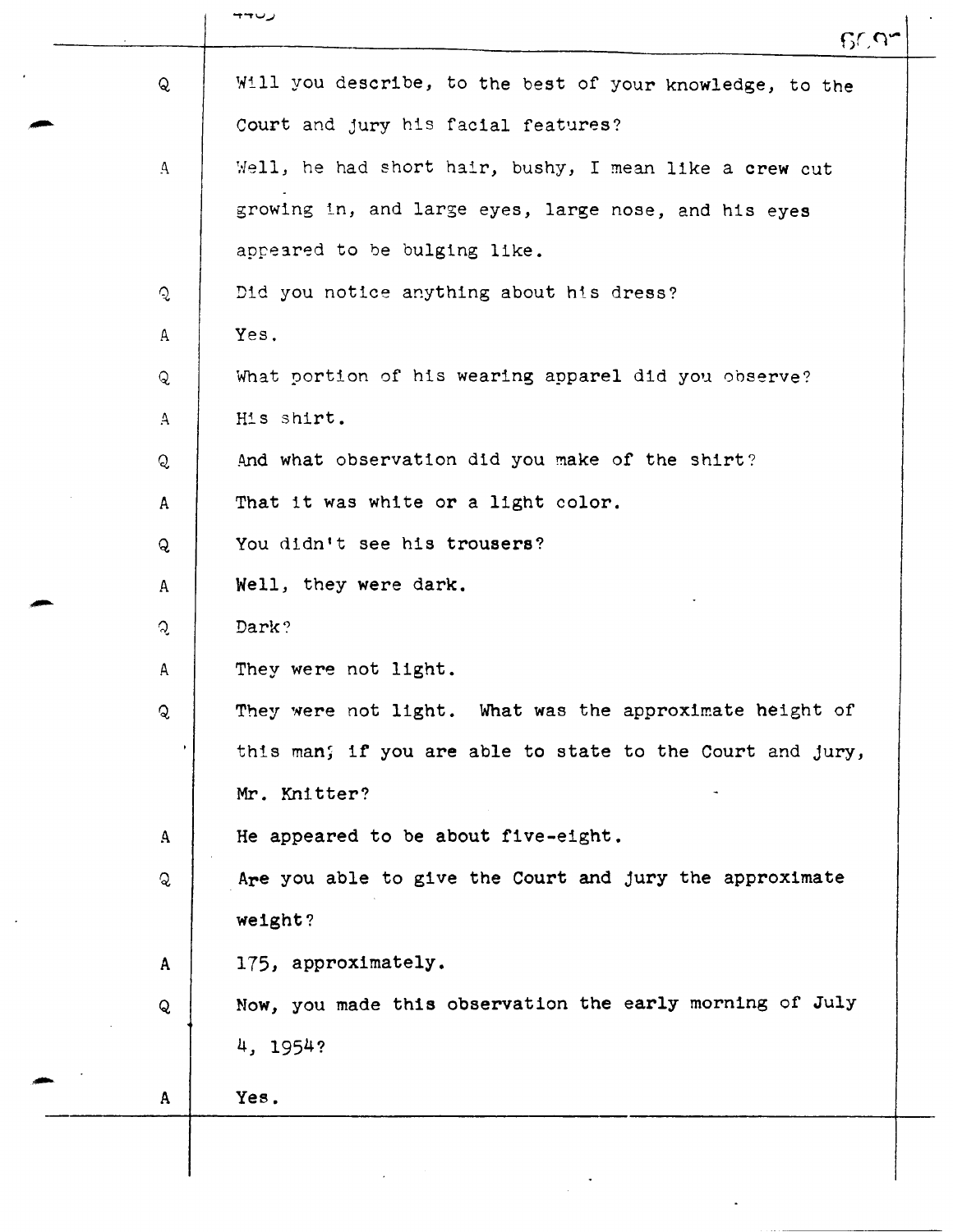|               | 4486<br>CCE                                               |
|---------------|-----------------------------------------------------------|
| $\mathbf{Q}$  | Are you able at this time, Mr. Knitter, to approximate    |
|               | the time that that observation was made?                  |
| $\mathbf{A}$  | It was about ten to four.                                 |
| Q             | About ten minutes to four?                                |
| $\mathsf{A}$  | Yes.                                                      |
| $\mathcal{C}$ | On the morning of July 4, 1954?                           |
| $\mathbf{A}$  | Yes.                                                      |
| $\mathbf{Q}$  | After you made this observation, did you make a statement |
|               | to Mrs. Knitter? Answer that question yes or no.          |
| $\mathbf{A}$  | Yes.<br>$\sim 100$ km                                     |
| Q             | Will you state to the Court and jury what that statement  |
|               | was that you made to Mrs. Knitter after the observation?  |
|               | MR. MAHON:<br>Objection.                                  |
|               | THE COURT:<br>Objection sustained.                        |
| Q             | Then you continued to drive to your home, is that right?  |
| A             | Yes.                                                      |
| Q.            | Now, did you at a later date report to the police what    |
|               | you had seen?                                             |
| A             | Yes.                                                      |
| ृ             | And when was that, Mr. Knitter?                           |
| $\mathbf{A}$  | July 12th.                                                |
| $\mathbf{Q}$  | And who did you make your first peport to?                |
| $\mathbf{A}$  | To Mr. Drenkhan and Hubach.                               |
| Q             | Did you later learn that they were both members of the    |
|               | Police Department of the City of Bay Village?             |
|               |                                                           |

 $\mathcal{L}$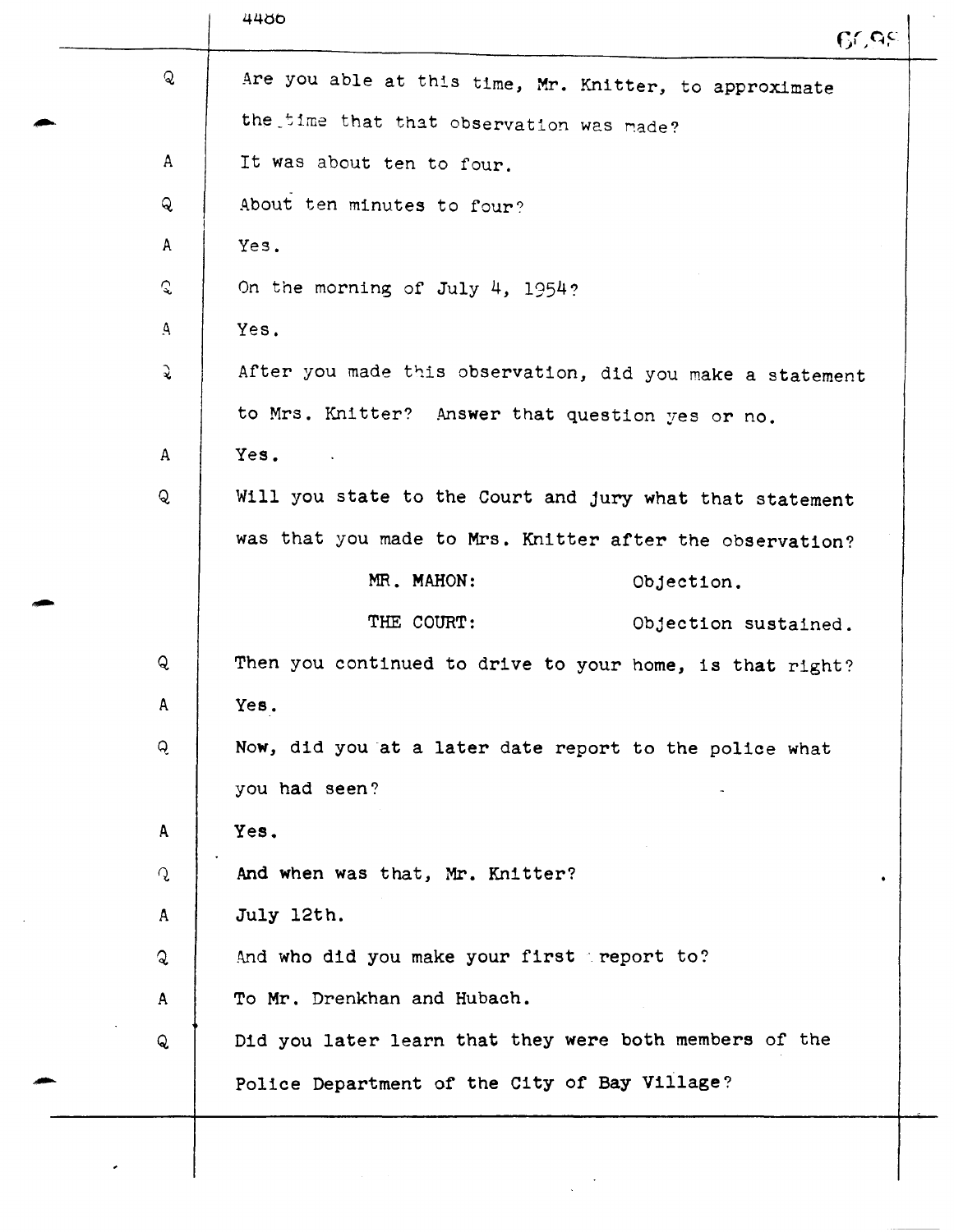|              | 4487<br>$C$ $C$                                            |  |
|--------------|------------------------------------------------------------|--|
| $\mathbf{A}$ | Yes.                                                       |  |
| $\mathbf{Q}$ | And where was that report made?                            |  |
| $\Delta$     | At the police station.                                     |  |
| Q            | At the police station. Niw, your observation, Mr. Knitter, |  |
|              | was made on the early morning of the 4th of July, 1954,    |  |
|              | and your first statement was made, I believe, you said     |  |
|              | on the 12th day of July, 1954?                             |  |
| $\mathbf{A}$ | Yes.                                                       |  |
| Q            | About what time of the day or evening was that statement   |  |
|              | made to Officer Drenkhan and Officer Hubach?               |  |
| A            | Around $5:30$ .                                            |  |
| Q.           | In the evening?                                            |  |
| A            | In the evening.                                            |  |
| Q            | Was there a reason that you had for the span of time       |  |
|              | between the observation and the 12th day of July?          |  |
| A            | Yes.                                                       |  |
| Q            | Will you state to the Court and jury at this time what     |  |
|              | your reason was?                                           |  |
| A            | Well, we didn!t want to become involved, yet we felt it    |  |
|              | was our duty to report such a thing.                       |  |
| Q            | Had you up to that time had any knowledge about any reward |  |
|              | that was being made?                                       |  |
| $\mathbf{A}$ | No.                                                        |  |
| $\mathbf{Q}$ | Now, you went down to the Bay Village Police Department,   |  |
|              | is that correct?                                           |  |
|              | $\pmb{\mathsf{u}}$                                         |  |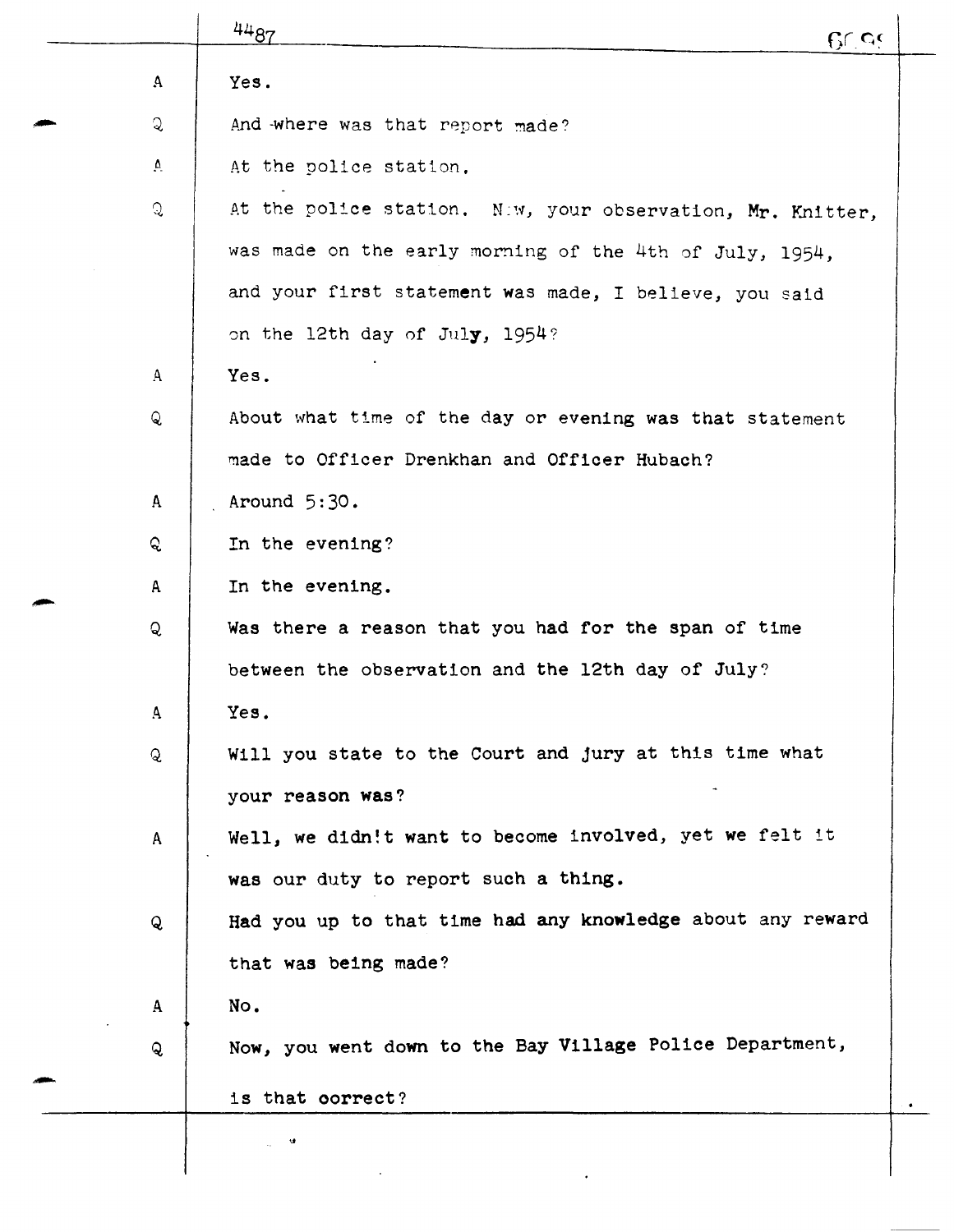|               | 4488<br>6!76                                                 |
|---------------|--------------------------------------------------------------|
| A             | Yes.                                                         |
| Q             | And you talked to Officers Drenkhan and Hubach?              |
| $\mathsf{A}$  | Yes.                                                         |
| Q             | And you made the statement, in substance, what you have      |
|               | just given to this Court and jury for their consideration?   |
| A             | Yes.                                                         |
| $\mathcal{L}$ | Were you shown any pictures of any persons at any time by    |
|               | anyone?                                                      |
| $\mathsf{A}$  | Yes.                                                         |
| Q             | And when is the first time you were shown pictures of any    |
|               | person?                                                      |
| $\mathbf{A}$  | The same evening that we reported to the Bay Village police. |
| Q             | And about how many pictures were you shown by the officers   |
|               | at the Bay Village police department?                        |
| $\mathbf{A}$  | I would say a couple hundred, anyway.                        |
| Q             | Were you ever taken downtown -- I'll withdraw that.          |
|               | After you had viewed these couple hundred pictures           |
|               | at the police station in Bay Village, were you ever          |
|               | brought down to the Central Police Station in the City       |
|               | of Cleveland, Ohio?                                          |
| $\mathbf{A}$  | No.                                                          |
| Q             | Was there at any time, from the time that you had the        |
|               | statement to the police officers of Bay Village up until     |
|               | today, that you were asked to view any person in a line-up?  |
| $\mathbf{A}$  | No.                                                          |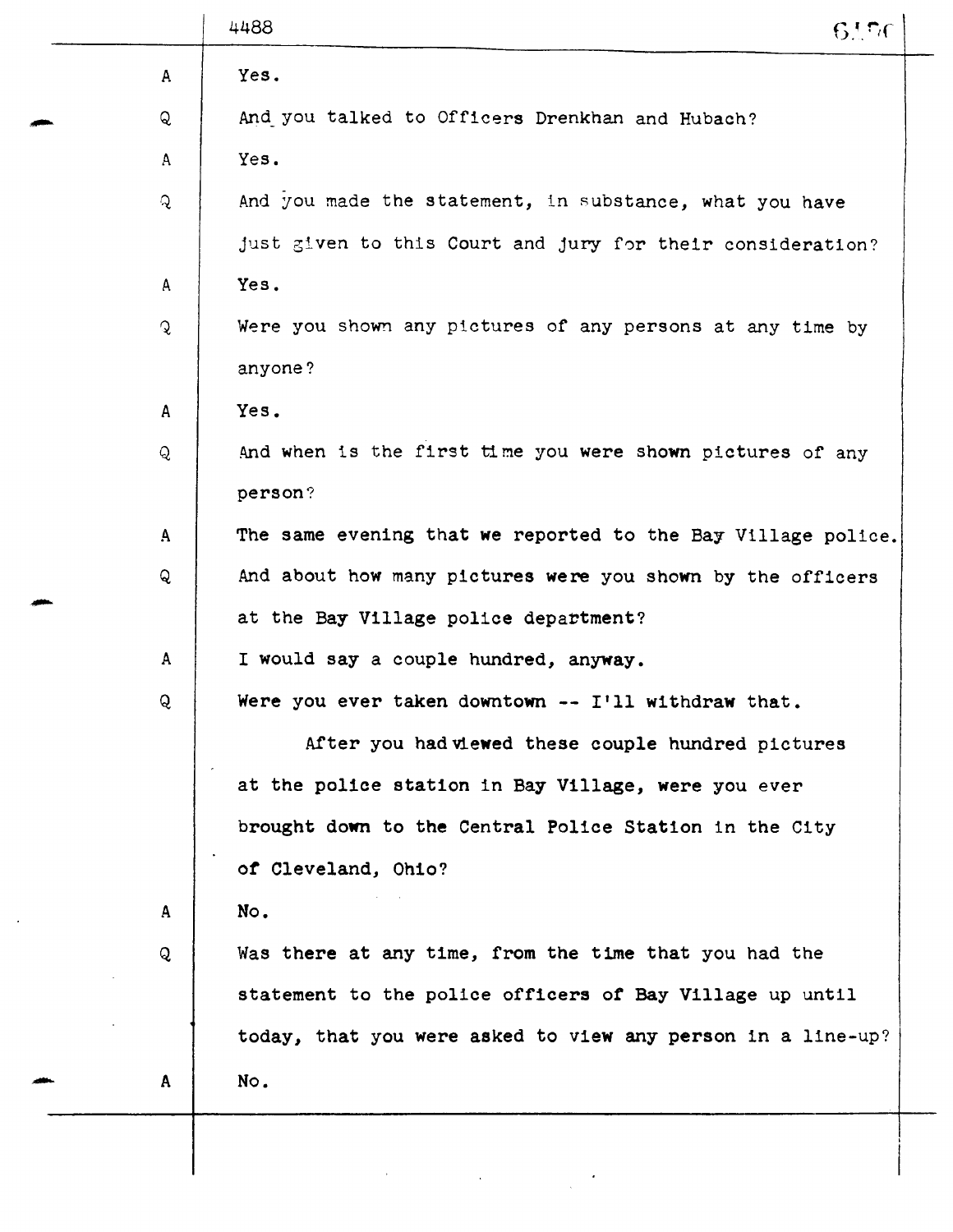|              | 4489<br>64.04                                               |
|--------------|-------------------------------------------------------------|
| Q            | Now, you have given a description here of the observation   |
|              | that you made at about ten minutes to four on the morning   |
|              | of July 4, 1954. I will ask you, Mr. Knitter, whether       |
|              | the defendant here, Sam Sheppard, is the man that you saw   |
|              | and described for this Court and jury?                      |
| $\mathbf{A}$ | No.                                                         |
| Q            | Now, was there ever a line-up made whereby the defendant,   |
|              | Sam Sheppard, was placed in?                                |
| A            | No.                                                         |
| $\mathsf{Q}$ | When did you first learn, Mr. Knitter, where Sam Sheppard   |
|              | lived?                                                      |
| $\mathsf{A}$ | It was the same night that we reported to the Bay Village   |
|              | police.                                                     |
| Q            | Were you taken in an automobile by anyone to point out      |
|              | the approximate place where this observation was made?      |
| A            | No.                                                         |
| Q            | Have you since the time that you made the report to the     |
|              | Bay Village Police Department had the occasion to drive     |
|              | that road?                                                  |
| $\mathbf{A}$ | Not very often.                                             |
| $\mathbf{Q}$ | But you do now know where Sam Sheppard lives, is that       |
|              | right?                                                      |
| A            | Yes, sir.                                                   |
| Q            | Now, next to Sam Sheppard's home in a westerly direction is |
|              | another home, is that correct?                              |
|              |                                                             |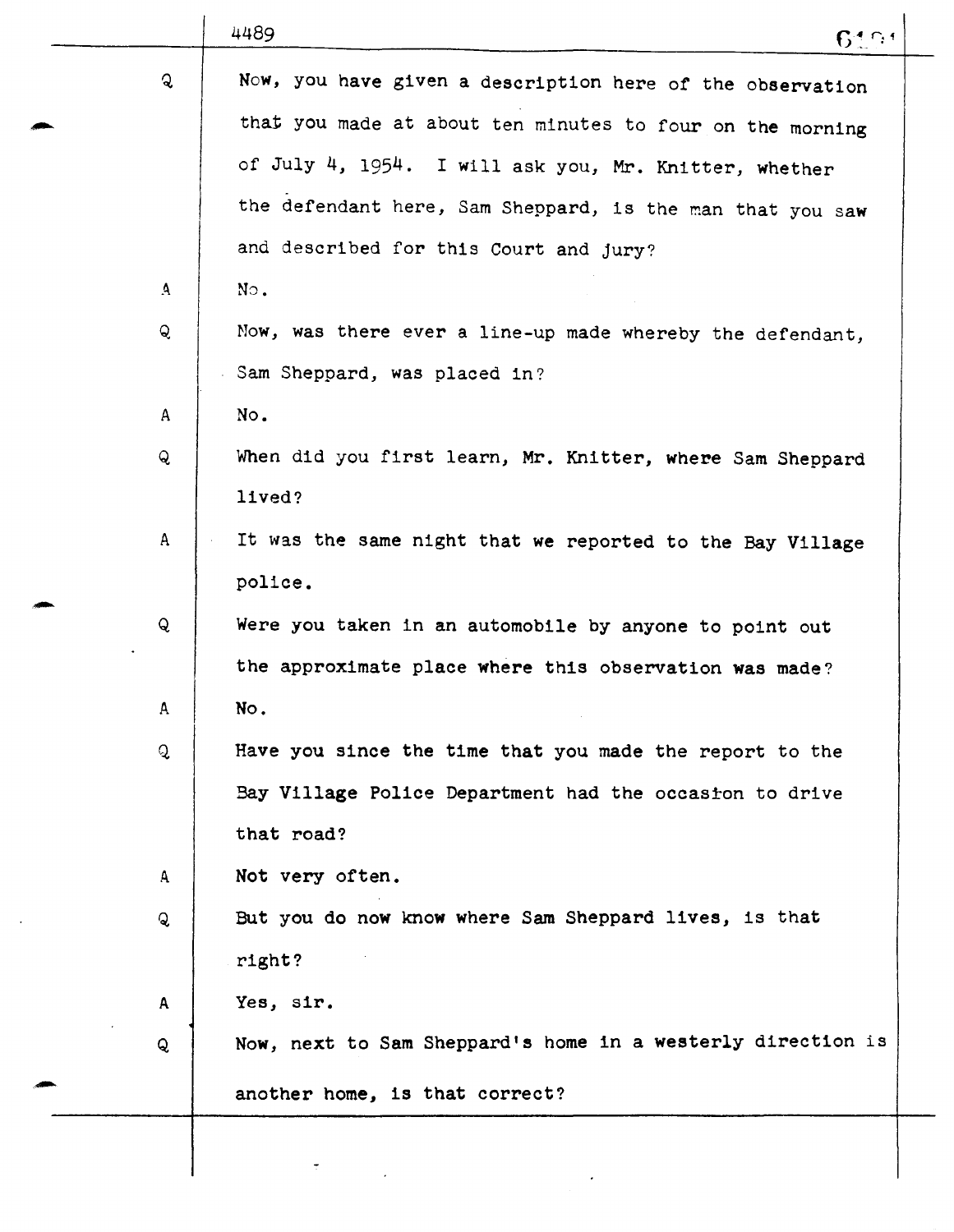|              | 4490<br>6127                                             |
|--------------|----------------------------------------------------------|
| $\mathbf{A}$ | Yes.                                                     |
| Q            | ٠<br>And-then there is another home, isn't that right?   |
| A            | Yes, sir.                                                |
| Q            | And then there is another home, is that right?           |
| $\mathbf{A}$ | Yes, sir.                                                |
| Q            | And after the third home is the cemetery that you have   |
|              | described as where you saw this person, is that correct? |
| A            | Yes.                                                     |
| $\mathbf{Q}$ | How many feet, would you say, if you know now, is the    |
|              | distance between the point where you saw this man at     |
|              | the cemetery and the location of Sam Sheppard's home, if |
|              | you know? If you don't know, that's --                   |
| A            | I have no idea. I mean --                                |
| ्            | Well, can you give us an approximate number of feet, to  |
|              | the best of your judging ability?                        |
| A            | I would say approximately maybe a hundred feet.          |
| $\mathbf{Q}$ | A hundred feet?                                          |
| $\mathbf{A}$ | A hundred feet or more.                                  |
| Q            | A hundred or more. And the man that you saw was walking  |
|              | in an easterly direction as you were travelling west?    |
| A            | Yes.                                                     |
| Q            | And he was on the north side of the highway?             |
| A            | Yes.                                                     |
| Q            | That would be on the same side that the right-hand side  |
|              | of your automobile would be on, is that correct?         |
|              |                                                          |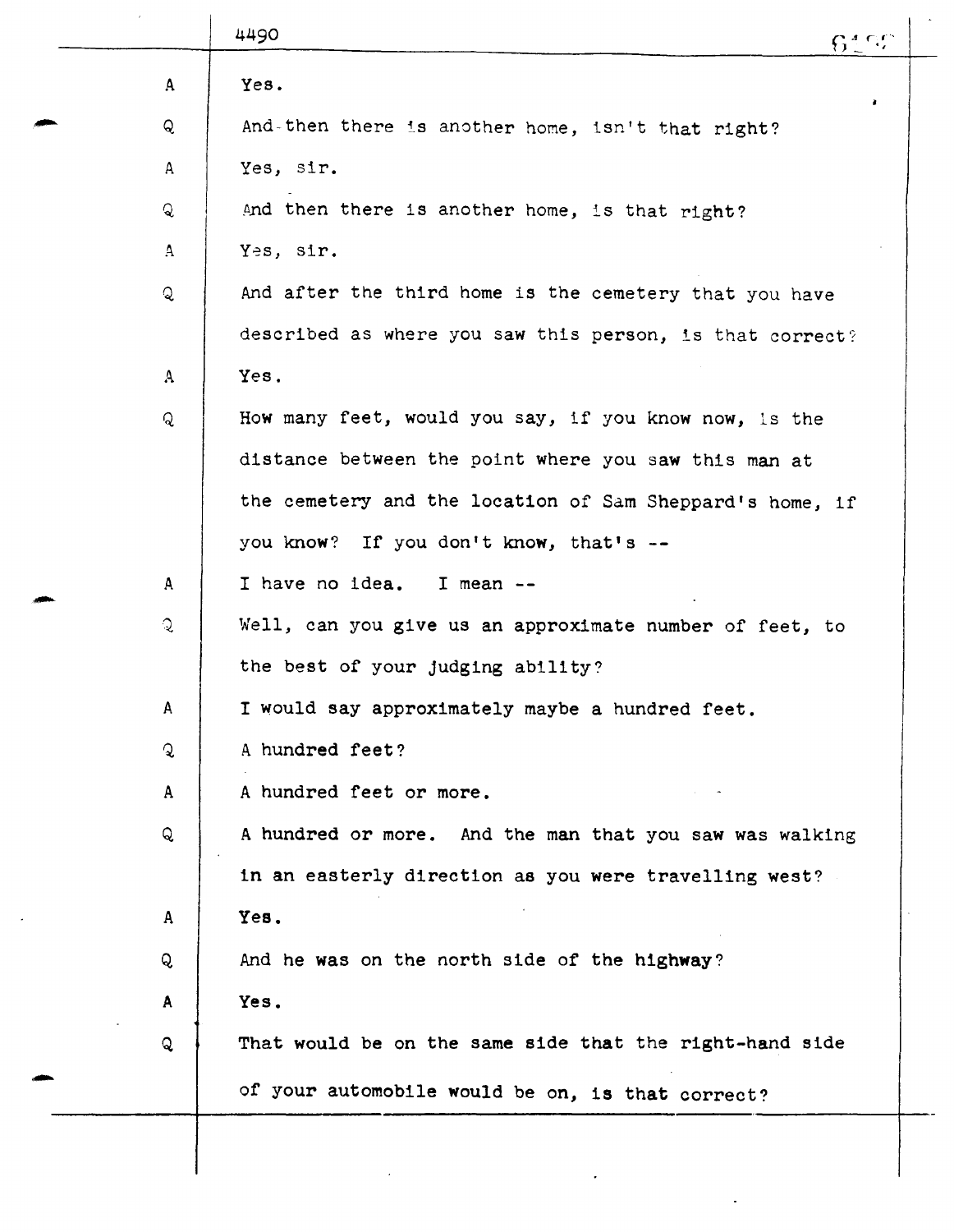|              | 4491                                                        | 6100           |
|--------------|-------------------------------------------------------------|----------------|
| $\mathbf{A}$ | Yes.                                                        |                |
|              | MR. GARMONE:                                                | Thank you, Mr. |
|              | Knitter. You may have the witness.                          |                |
|              | CROSS-EXAMINATION OF RICHARD E. KNITTER                     |                |
|              | By Mr. Mahon:                                               |                |
| Q            | Mr. Knitter, before July 3rd, had you travelled that high-  |                |
|              | way very often?                                             |                |
| $\mathbf{A}$ | No.                                                         |                |
| $\mathbf{Q}$ | When had you travelled that highway before the 3rd of July? |                |
| $\mathbf{A}$ | Well, I don't recall right offhand.                         |                |
| Q            | Well, was it months?                                        |                |
| $\mathbf{A}$ | Yes.                                                        |                |
| Q            | How many months?                                            |                |
| A            | A good six to eight months.                                 |                |
| Q            | And have you travelled the highway, that highway, very      |                |
|              | often since July 4th?                                       |                |
| A            | Well, except in going to work on West Lake Road.            |                |
| Q            | Where do you work on West Lake Road?                        |                |
| A            | It's a plant off of Lake Road, Fruehauf Trailer.            |                |
| Q            | Well, where is that at?                                     |                |
| $\mathsf{A}$ | It's in Avon Lake.                                          |                |
| Q            | I mean through Bay Village have you driven? Avon Lake       |                |
|              | is some distance west of Bay Village, isn't it?             |                |
| A            | Yes.                                                        |                |
|              |                                                             |                |
|              |                                                             |                |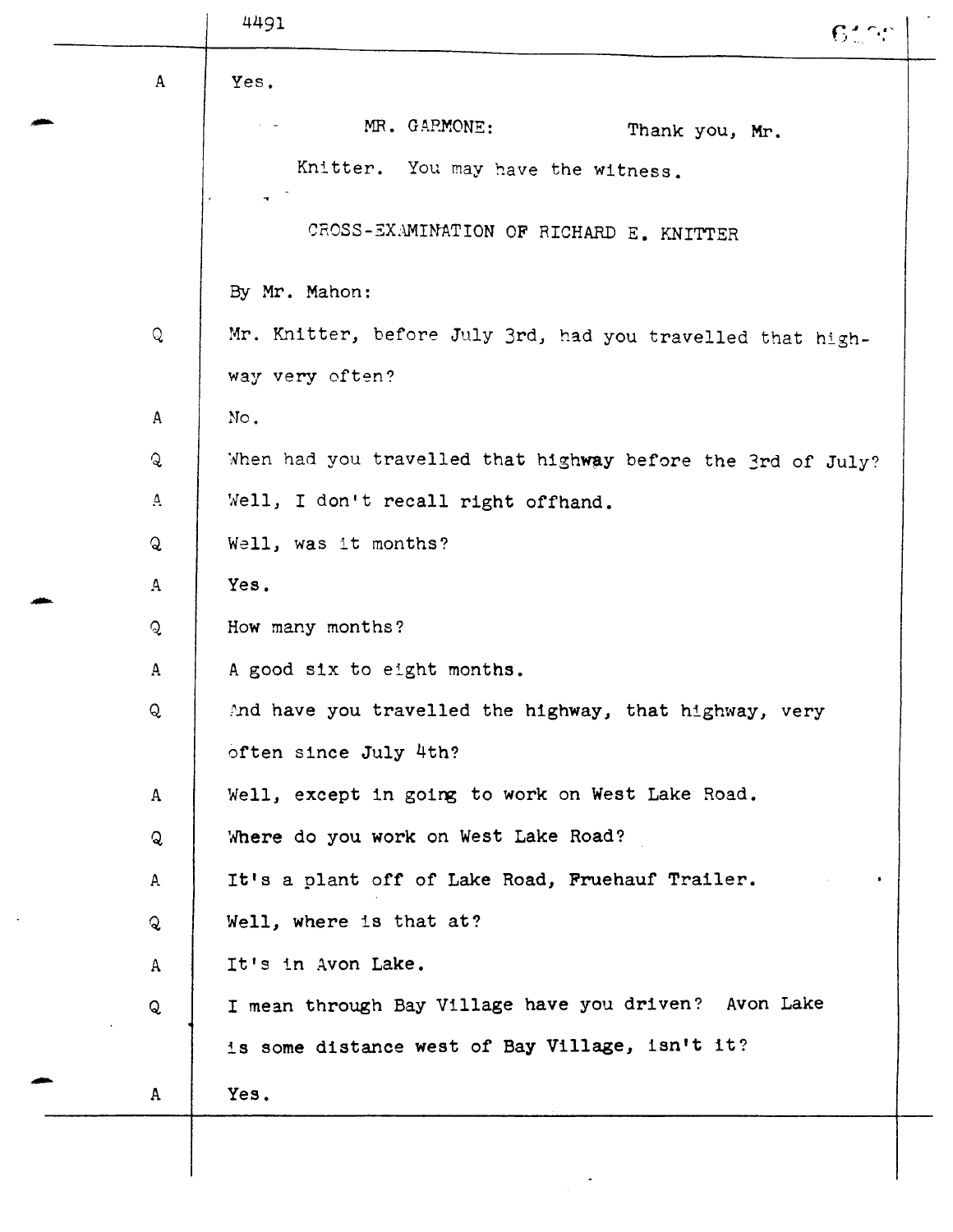| Q             | Is that right?                                                 |
|---------------|----------------------------------------------------------------|
| A             | Yes.                                                           |
| $\mathcal{C}$ | Have you driven through Bay Village on West Lake Road          |
|               | since July 4th?                                                |
| $\Lambda$     | Since July 4th?                                                |
| $\mathcal{Q}$ | Yes.                                                           |
| $\mathbf{A}$  | Yes.                                                           |
| $\mathcal{L}$ | How many occasions?                                            |
| $\mathbf{A}$  | I would say four.                                              |
| $\mathbf{Q}$  | And when was the first time after July 4th that you drove      |
|               | through?                                                       |
| A             | It was when we reported to the police in Bay Village.          |
| Q             | And that was on the 12th of July?                              |
| $\mathsf{A}$  | That was on the 12th.                                          |
| ्रु           | And you passed through there about ten minutes to four and     |
|               | you saw this man?                                              |
| A             | Yes.                                                           |
| Q             | And what kind of a night was it?                               |
| $\mathbf{A}$  | Well, it was a windy night, rather -- sort of cool for summer. |
| Q             | And was it dark at that location?                              |
| $\mathbf{A}$  | Well, not too dark.                                            |
| Q             | Do they have street lights on West Lake Road through Bay       |
|               | Village?                                                       |
| A             | Yes.                                                           |
| Q             | That is, overhanging lights?                                   |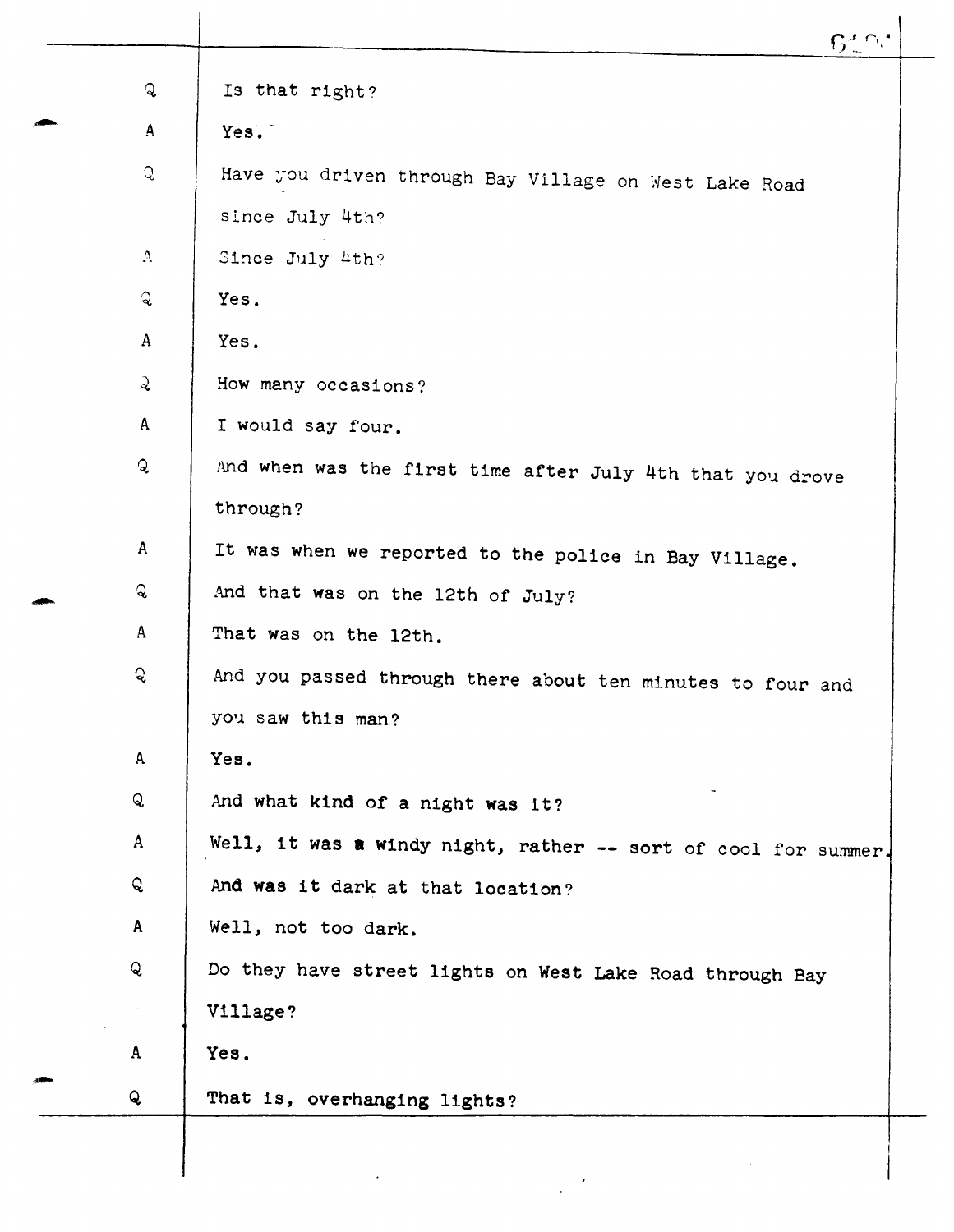|              | 6527                                                        |
|--------------|-------------------------------------------------------------|
| A            | Yes, I believe so.                                          |
| Q            | And the highway through Bay Village is just a row of        |
|              | trees alongside the road all the way through, isn't it?     |
| $\Lambda$    | Yes.                                                        |
| $\mathbf{Q}$ | Is that right?                                              |
| A            | Yes.                                                        |
| Q            | On both sides of the highway?                               |
| $\mathbf{A}$ | Yes.                                                        |
| Q            | And those trees, the branches of them extend over the high- |
|              | way, do they not?                                           |
| $\mathsf{A}$ | Yes.                                                        |
| Q            | And the street lights do not reflect much light down on     |
|              | the roadway itself, do they?                                |
| $\bf A$      | Well, in certain areas it does.                             |
| Q            | Only right where the street light is, isn't that so?        |
|              | Is that right? It doesn't spread out very much, does it?    |
| $\mathsf{A}$ | Well, some distance.                                        |
| Q            | How?                                                        |
| $\mathbf{A}$ | Some distance it does.                                      |
| Q            | Well, it doesn't spread out very much because of the        |
|              | foliage on the trees, isn't that right?                     |
| $\mathbf{A}$ | I imagine.                                                  |
| Q            | How?                                                        |
| $\mathbf{A}$ | I imagine.                                                  |
| Q            | And in July, July 3rd and 4th, there was a lot of foliage   |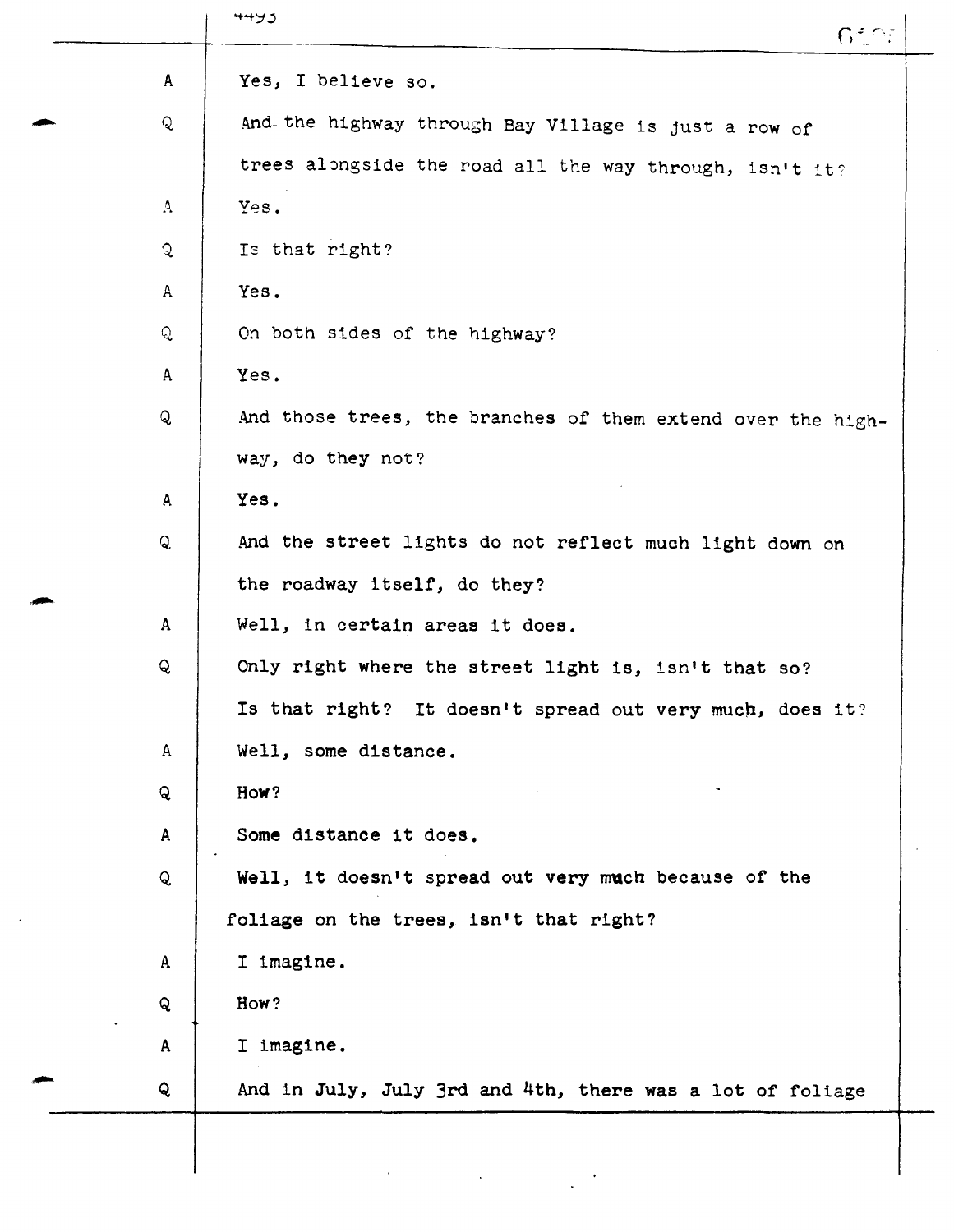|               | יר עורד<br>61                                              |
|---------------|------------------------------------------------------------|
|               | on the trees at that time, wasn't there?                   |
| $\mathsf{A}$  | Yes, I believe so.                                         |
| $\mathcal{L}$ | Well, it was right in the middle of summer, wasn't it?     |
| A             | Yes.                                                       |
| $\mathbf{Q}$  | Is that right?                                             |
| $\mathbf{A}$  | Yes.                                                       |
|               | THE COURT:<br>Speak a little                               |
|               | louder, please.                                            |
| Q             | Now, as you drove along driving west, you saw a man along- |
|               | side the highway?                                          |
| $\mathbf{A}$  | Yes.                                                       |
| Q             | What was he doing?                                         |
| $\mathbf{A}$  | He was walking.                                            |
| Q             | And walking in which direction?                            |
| A             | East.                                                      |
| Q             | To the east?                                               |
| A             | Yes.                                                       |
| $\mathbf{Q}$  | And you say that this man was at a cemetery?               |
| $\mathbf{A}$  | Near the cemetery.                                         |
| Q             | Had you observed that cemetery before?                     |
| A             | Well, yes, I have.                                         |
| Q             | You had observed it before?                                |
| $\mathbf{A}$  | Yes.                                                       |
| Q             | When had you observed it before?                           |
| $\mathbf{A}$  | Well, when I would go into Cleveland, maybe, on one of the |
|               |                                                            |
|               |                                                            |
|               |                                                            |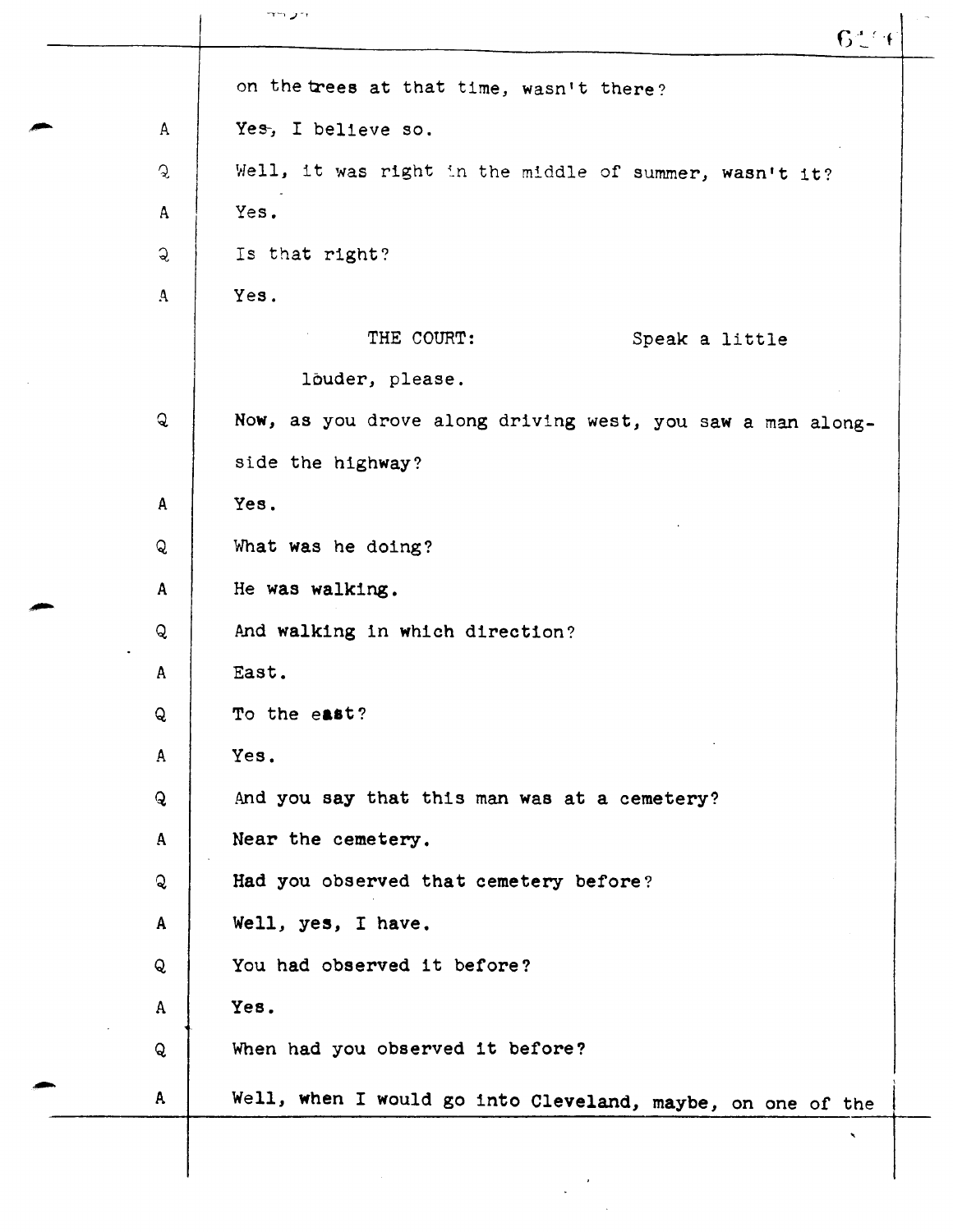|               | 4492<br>$6^\circ$ fin                                        |
|---------------|--------------------------------------------------------------|
|               | trips.                                                       |
| Q             | You knew where it was?                                       |
| $\mathbf{A}$  | Yes.                                                         |
| $\mathcal{L}$ | You knew the location of it, is that right?                  |
| $\Lambda$     | Yes.                                                         |
| $\mathbf{Q}$  | You said something about where the highway surface changed   |
|               | from brick to asphalt?                                       |
| A             | Yes.                                                         |
| $\mathbf{Q}$  | Well, where does it change?                                  |
| $\mathbf{A}$  | Right near the park there.                                   |
| Q             | How?                                                         |
| $\mathbf{A}$  | Right near the park.                                         |
| $\mathbf{Q}$  | What park?                                                   |
| $\mathsf{A}$  | I believe it's Huntington.                                   |
| Q             | Huntington Park?                                             |
| A             | Huntington Park.                                             |
| Q             | And where is Huntington Park with relation to this cemetery? |
| $\mathbf{A}$  | It is east.                                                  |
| Q             | East?                                                        |
| $\mathbf{A}$  | East.                                                        |
| Q             | How far east?                                                |
| A             | I would say 200 feet.                                        |
| Q             | 200 feet from the cemetery?                                  |
| $\mathbf{A}$  | Well, about 250; between 200 and 250.                        |
|               | Between 200 and 250 feet?                                    |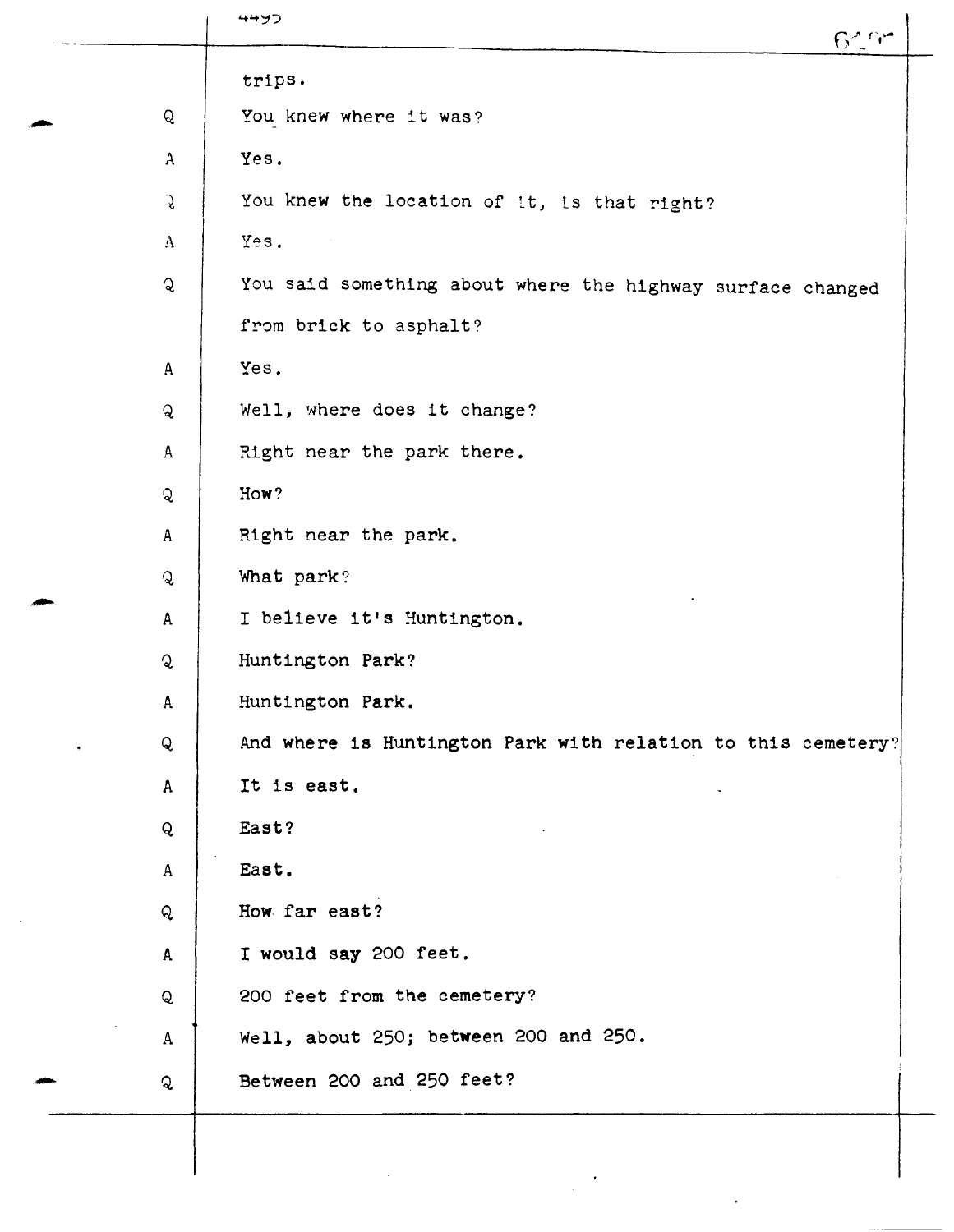|              | 4490<br>62.95                                               |
|--------------|-------------------------------------------------------------|
| A            | Yes.                                                        |
| Q            | Now, this man was walking on the north side of the roadway? |
| A.           | Yes.                                                        |
| $\mathbf{Q}$ | Was there very much traffic that morning?                   |
| $\mathbf{A}$ | Not too much.                                               |
| Q            | Was there any traffic that you passed or that was coming    |
|              | towards you?                                                |
| $\mathbf{A}$ | Well, there was traffic. I mean, it wasn't heavy.           |
|              | Approximately eight, ten cars passed.                       |
| Q            | Between what distance?                                      |
| A            | Well, between Rocky River at the drive-in.                  |
| $\mathbf Q$  | And where?                                                  |
| $\mathsf{A}$ | From Rocky River at the drive-in to about Avon Lake         |
|              | Corporation limits.                                         |
| Q            | To Avon Lake?                                               |
| $\mathbf{A}$ | I imagine.                                                  |
| Q            | From the Rocky River drive-in to Avon Lake there was, you   |
|              | say, how many cars passed?                                  |
| $\mathbf{A}$ | About six to eight.                                         |
| Q            | Six to eight cars?                                          |
| $\mathbf{A}$ | I imagine.                                                  |
| Q            | And how long did it take you to drive from Rocky River      |
|              | drive-in to Avon Lake?                                      |
| $\mathbf{A}$ | Well, I would say about maybe 35 minutes.                   |
| Q            | And how many miles is it between those two points?          |
|              |                                                             |

 $\mathbb{R}^2$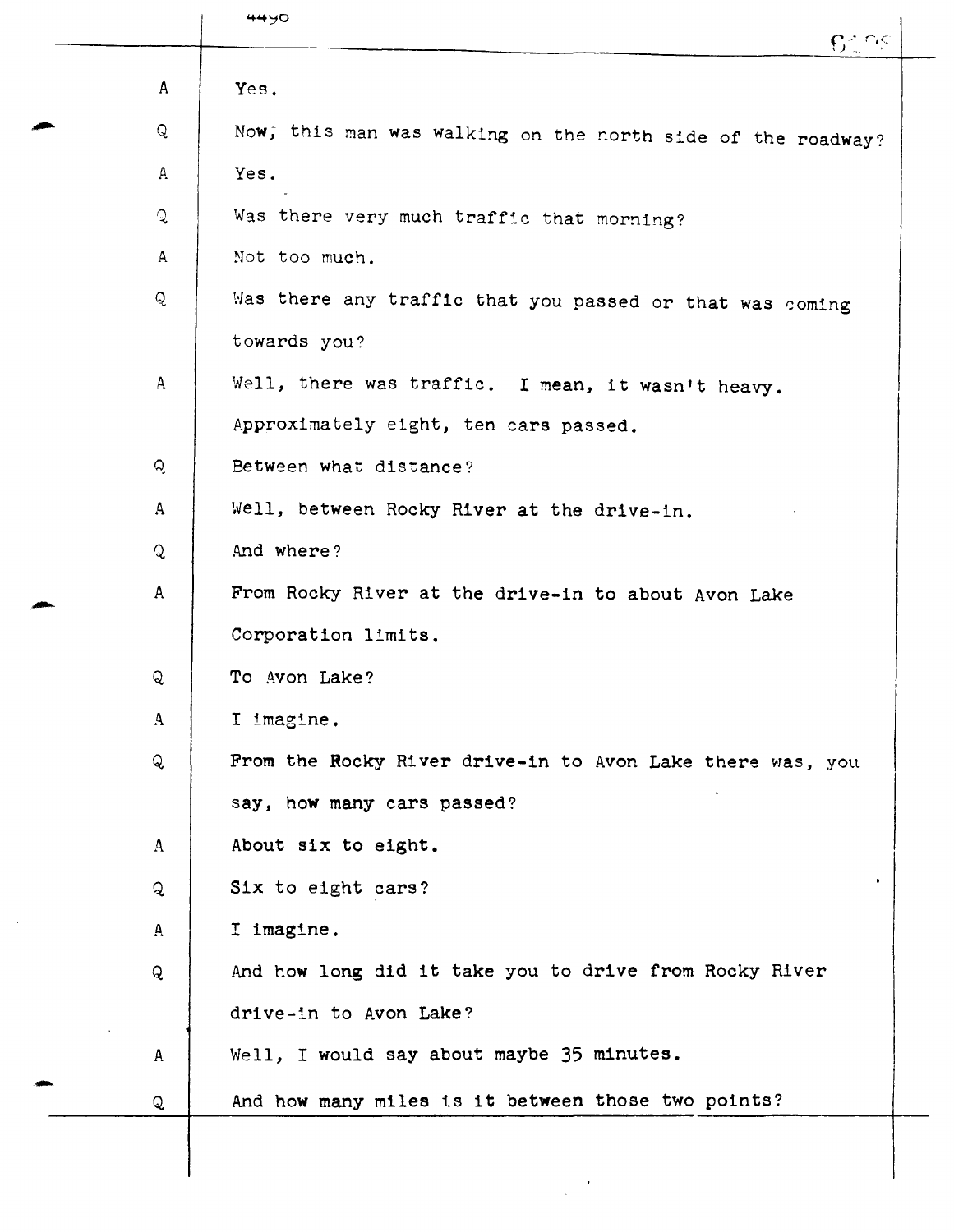|              | 4497<br>$\mathsf{G}^{\star}$ Ge                             |
|--------------|-------------------------------------------------------------|
| $\mathsf{A}$ | I have no idea.                                             |
| $\mathsf{Q}$ | So In 35 minutes you only observed six to eight cars on     |
|              | that highway?                                               |
| $\mathbf{A}$ | That's that I recall.                                       |
| Q            | Is that right?                                              |
| $\mathbf{A}$ | That I can recall.                                          |
| $\mathbf{Q}$ | So that's not very much traffic, is it?                     |
| A            | No.                                                         |
| $\mathbf{Q}$ | How close was this man to the paved section of the highway? |
| $\mathbf{A}$ | I'd say about a foot and a half, two feet.                  |
| Q            | A foot and a half or two foot?                              |
| $\mathbf{A}$ | Yes.                                                        |
| Q            | Off of the pavement?                                        |
| $\mathbf{A}$ | Yes.                                                        |
| $\mathbf{Q}$ | To the north?                                               |
| $\Delta$     | Yes.                                                        |
| $\mathsf{Q}$ | Is that right?                                              |
| A            | Yes.                                                        |
| $\mathsf{Q}$ | Walking along that shoulder?                                |
| $\mathbf{A}$ | Yes.                                                        |
| Q            | And how close was your car travelling to the north edge     |
|              | on the pavement?                                            |
| $\mathbf{A}$ | Approximately a foot.                                       |
| Q            | A foot?                                                     |
| A            | Yes.                                                        |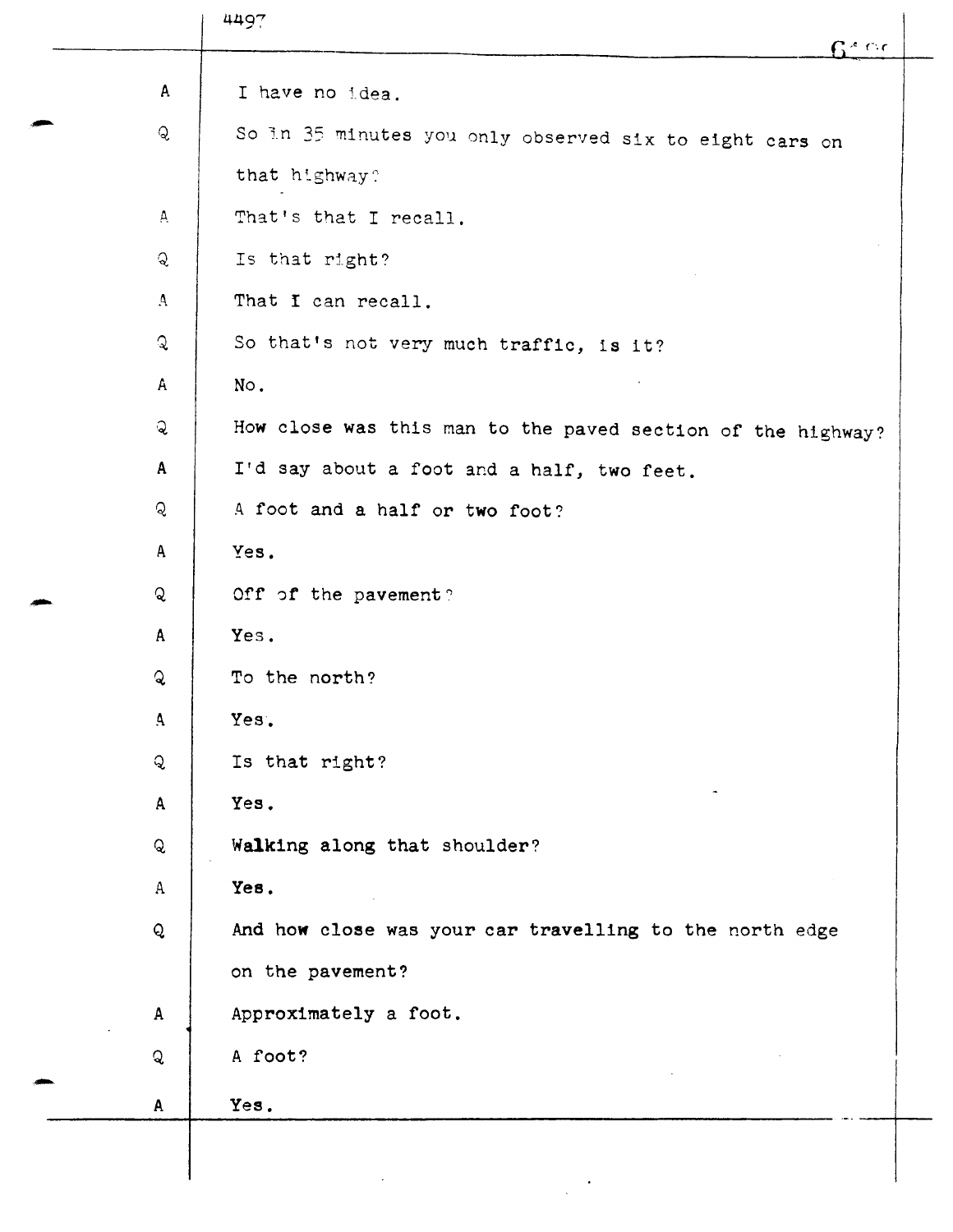|              | 641                                                         |
|--------------|-------------------------------------------------------------|
| Q            | When you passed this man, you were pretty close to him,     |
|              | is that right?                                              |
| A            | Yes.                                                        |
| $\mathsf{Q}$ | How?                                                        |
|              | THE COURT:<br>He said, "Yes."                               |
|              | THE WITNESS:<br>Yes.                                        |
| $\mathbf{Q}$ | That would be about three feet between the man and the      |
|              | north side of your car?                                     |
| A            | Yes, I believe.                                             |
| Q            | Is that right?                                              |
| A            | Yes.                                                        |
| Q            | How far back were you from this man when you first observed |
|              | him?                                                        |
| A            | It was after we left the brick to the asphalt, about 200    |
|              | feet.                                                       |
| Q            | And did you continue to watch him as you approached him?    |
| A            | Yes.                                                        |
| $\mathbf{Q}$ | Was there any special reason for that?                      |
| $\mathbf{A}$ | Only that I could see a figure walking on the highway.      |
| Q            | Well, was there any special reason outside of just seeing   |
|              | a man walking that attracted you to him?                    |
| $\mathbf{A}$ | Only that it was so early in the morning.                   |
| Q            | And did you continue to watch him as you approached him?    |
| A            | Well, except for watching the road, too.                    |
| Q            | Did you get a good look at him?                             |
|              |                                                             |
|              |                                                             |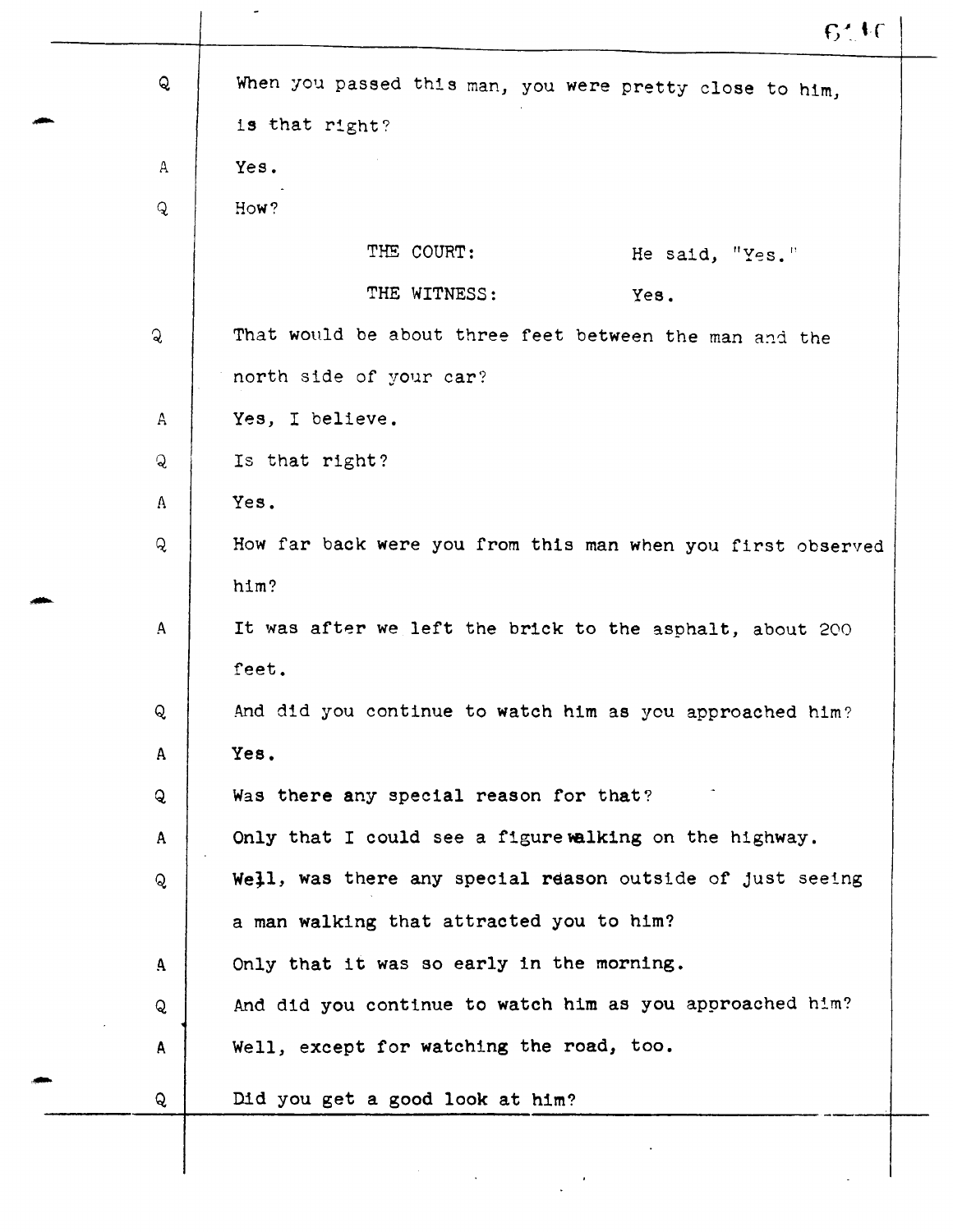|                  | 4499<br>6444                                              |
|------------------|-----------------------------------------------------------|
| $\mathbf{A}$     | Yes.                                                      |
| $\mathcal{Q}$    | And will you describe him again to us, please?            |
| $\Delta_{\rm c}$ | Well, he had large eyes, a large nose; his hair was short |
|                  | to the side but it was bushy. It was like a crew cut, it  |
|                  | was growing in. The attention that we gave to him was     |
|                  | because he had the large eyes and the large nose.         |
| $\mathcal{L}$    | Large eyes and large nose?                                |
| $\Delta$         | That's right.                                             |
| Q                | You observed that?                                        |
| $\Delta$         | Yes.                                                      |
| ्र               | And you observed that his hair was, did you say, short?   |
| $\mathsf{A}$     | It was short at the base by the ears.                     |
| Q.               | Short by the ears?                                        |
| $\mathbf{A}$     | Yes.                                                      |
| Q                | Is that right?                                            |
| A                | Yes.                                                      |
| Q                | And will you describe the rest of the hair?               |
| $\mathbf{A}$     | Well, it was fairly back from his forehead, receded a     |
|                  | little.                                                   |
| Q                | Yes.                                                      |
| A                | And there was no part.                                    |
| Q                | Yes.                                                      |
| $\mathbf{A}$     | And it was fairly long on top.                            |
| Q                | How long?                                                 |
| $\mathbf{A}$     | I would judge about maybe three inches, anyway.           |
|                  |                                                           |
|                  |                                                           |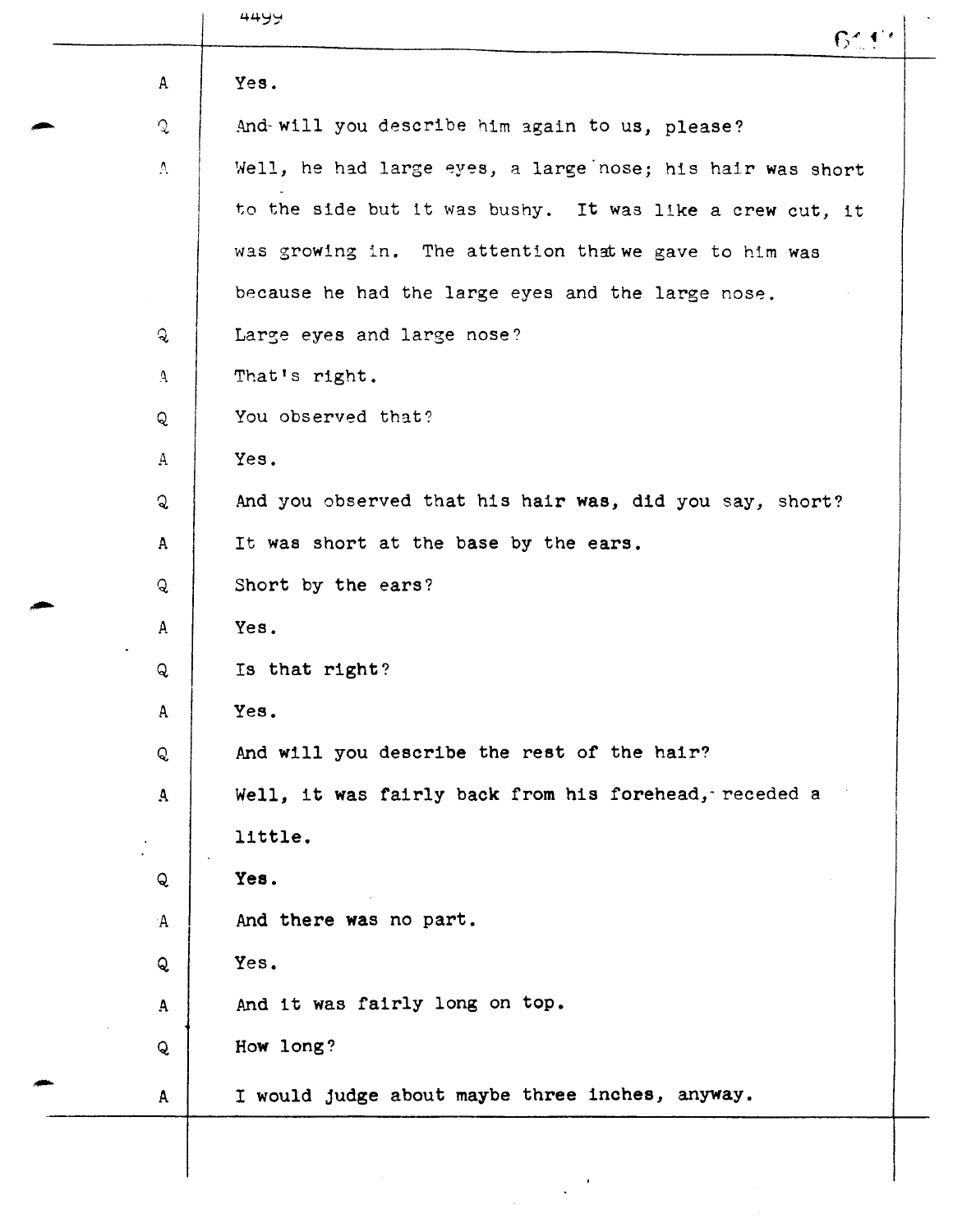|              | ب∪ر ⊷<br>64421                                               |
|--------------|--------------------------------------------------------------|
| Q            | Three inches?                                                |
| $\mathsf{A}$ | Three or four.                                               |
|              | THE COURT:<br>A little louder.                               |
| Q            | You mean that the hair was standing up three or four inches? |
| $\mathbf{A}$ | Mell, from the front where we could see, it was.             |
| Q            | How?                                                         |
| $\mathbf{A}$ | The front where we could see, it was.                        |
| Q            | That's that much (indicating)?                               |
| A            | If that is three inches.                                     |
| Q            | You point out how much three or four inches is, will you?    |
| A            | About like that (indicating).                                |
| Q            | Here, take this pencil and mark off about what you consider  |
|              | three or four inches? Hold it up so the jury can see it.     |
| A            | Three inches would be about here. (Indicating)               |
| Q            | From your thumb nail here?                                   |
| A            | From the thumb to the top.                                   |
| Q            | To the top would be about three inches.                      |
|              | Now, you say that his hair was standing up that              |
|              | high over his head?                                          |
|              | I don't think he<br>MR. GARMONE:                             |
|              | heard your question, John.                                   |
| A            | Yes.                                                         |
| Q            | You say it was standing up that high on his head, is that    |
|              | right?                                                       |
|              | THE COURT:<br>You have to answer.                            |
|              |                                                              |
|              |                                                              |

 $\bullet$ 

 $\hat{\mathcal{A}}$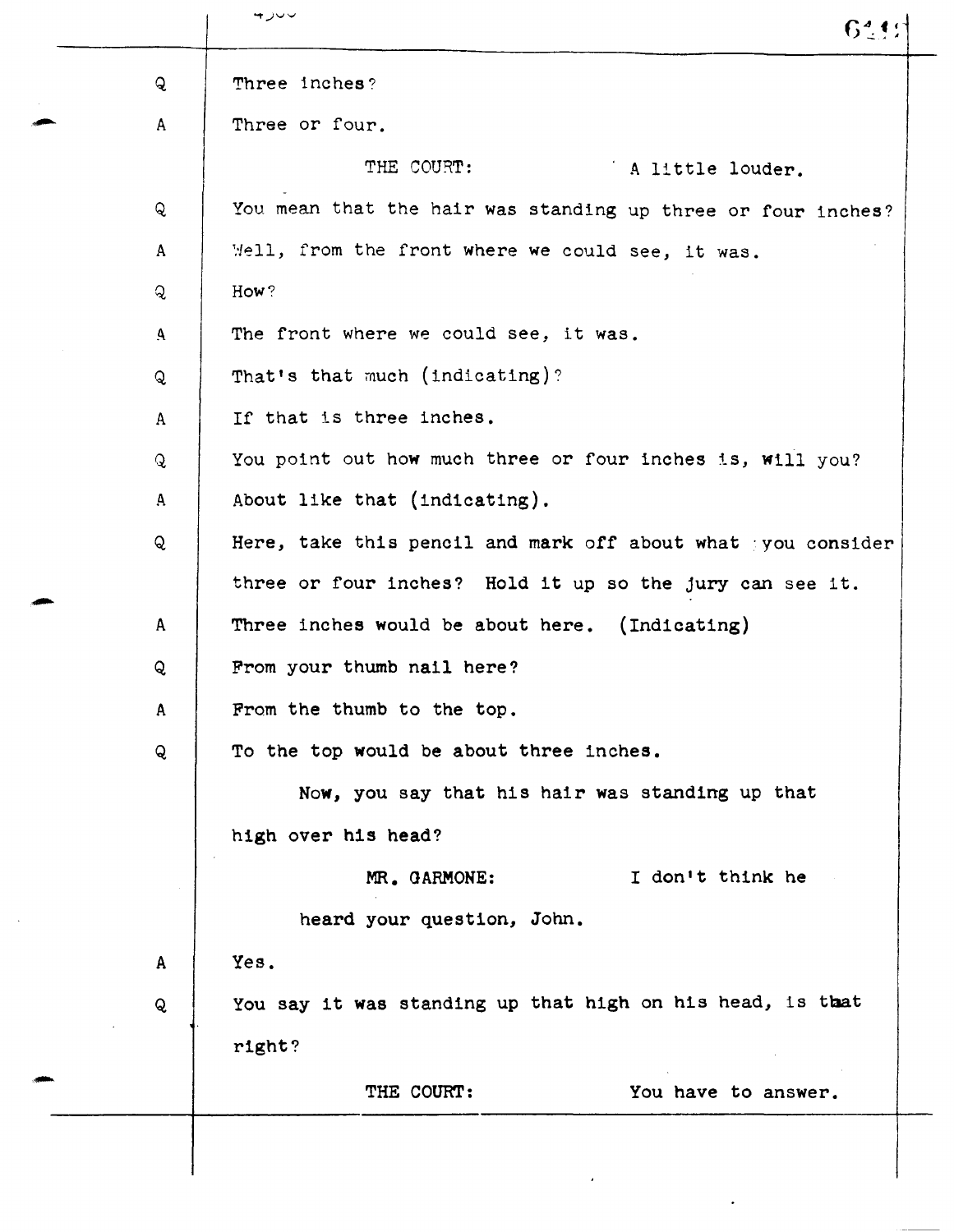|              | ュンーエ<br>6110                                              |
|--------------|-----------------------------------------------------------|
| $\mathbf{A}$ | In the front, yes.                                        |
| Q            | What do you mean, in the front?                           |
| $\mathbf{A}$ | Well, as we observed him, we could see just the front of  |
|              | his head.                                                 |
| $\mathsf{Q}$ | And you observed, also, that it was very closely clipped? |
| A            | Yes, sir.                                                 |
| $\mathbf{Q}$ | Down alongside by the ears, is that right?                |
| Α            | Yes.                                                      |
| $\mathsf{Q}$ | And that he had a large nose?                             |
| $\mathbf{A}$ | Yes.                                                      |
| Q            | And did you say large eyes, too?                          |
| $\mathbf{A}$ | Yes.                                                      |
| Q            | Anything else about his face?                             |
| A            | Well, he was clean shaven.                                |
| Q            | Clean shaven?                                             |
| A            | Didn't have a beard.                                      |
| Q            | Anything else?                                            |
| $\mathbf{A}$ | That is all.                                              |
| Q            | Do you know -- you know now where the Sheppard home is,   |
|              | don't you?                                                |
| $\mathbf{A}$ | Yes.                                                      |
| Q            | Did you at that time?                                     |
| A.           | No, I did not.                                            |
| Q            | Did you know anyone that lived along there?               |
| $\mathbf{A}$ | No.                                                       |
|              |                                                           |
|              |                                                           |
|              |                                                           |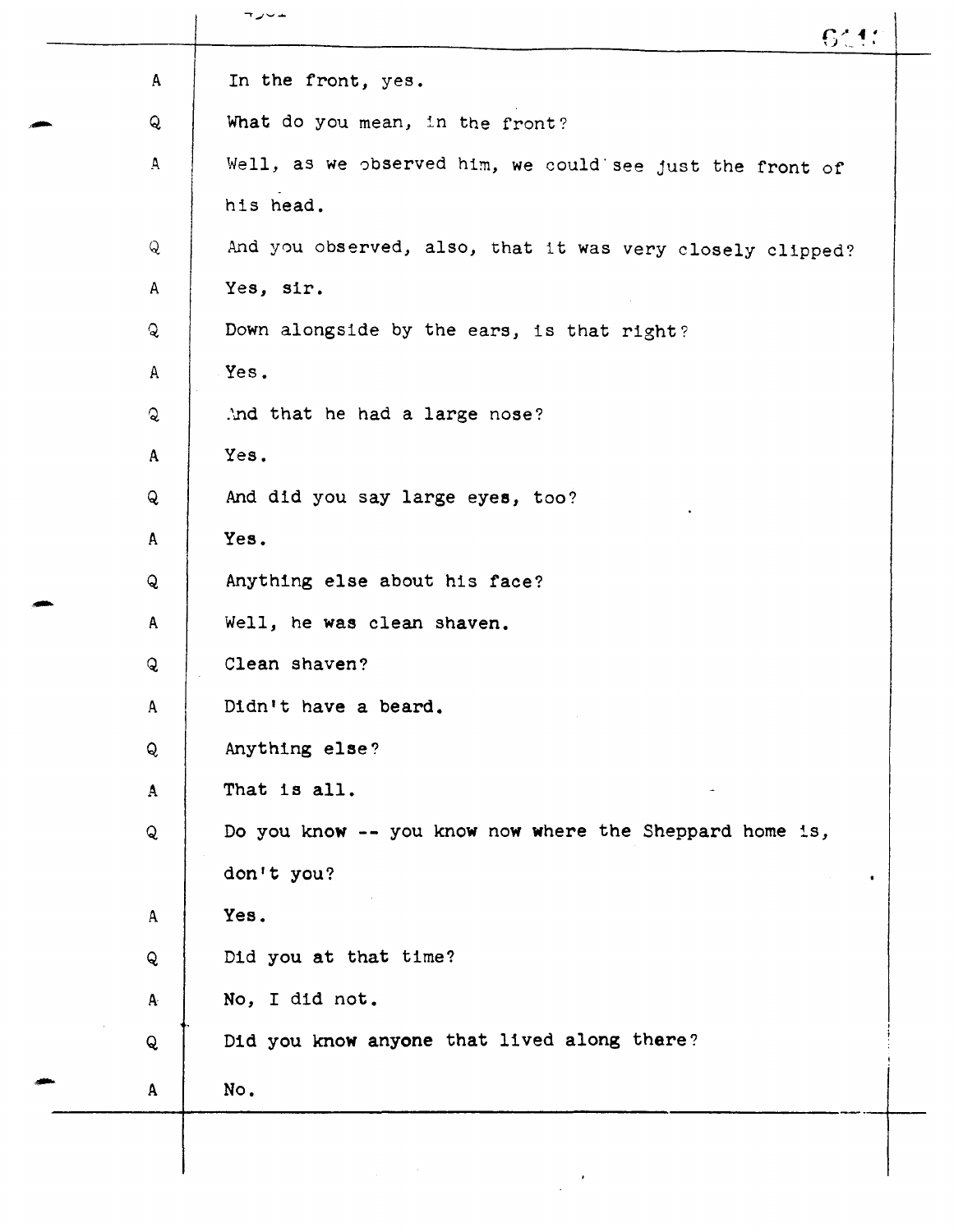|              | المستحدث<br>6111                                          |
|--------------|-----------------------------------------------------------|
| Q            | What?                                                     |
| $\mathsf{A}$ | No.                                                       |
| Q            | And you learned where the Sheppard home was when?         |
| $\mathsf{A}$ | When we reported to the Bay Village police on July 12th.  |
| Q            | When you reported to the Bay Village police on July 12th, |
|              | is that right?                                            |
| $\mathbf{A}$ | Yes.                                                      |
| Q            | And did they point it out to you?                         |
| $\mathbf{A}$ | No.                                                       |
| Q            | Well, how did you learnwhere it was?                      |
| $\mathbf{A}$ | We saw the name on the mailbox.                           |
| Q            | And when did you see the name on the mailbox?             |
| $\mathbf{A}$ | That was on July 12th.                                    |
| Q            | And were you looking for the name?                        |
| A            | We were looking at the mailboxes to see the distance      |
|              | between the cemetery and the house, and we noticed it on  |
|              | the mailbox.                                              |
| Q            | And did you notice that as you were driving by?           |
| A            | Yes.                                                      |
| Q            | And which way were you driving when you observed that?    |
| $\mathbf{A}$ | We were going east.                                       |
| $\mathsf{Q}$ | Going east?                                               |
| $\mathbf{A}$ | Yes.                                                      |
| Q            | And you saw that on the mailbox?                          |
| $\mathbf{A}$ | Yes.                                                      |
|              |                                                           |
|              |                                                           |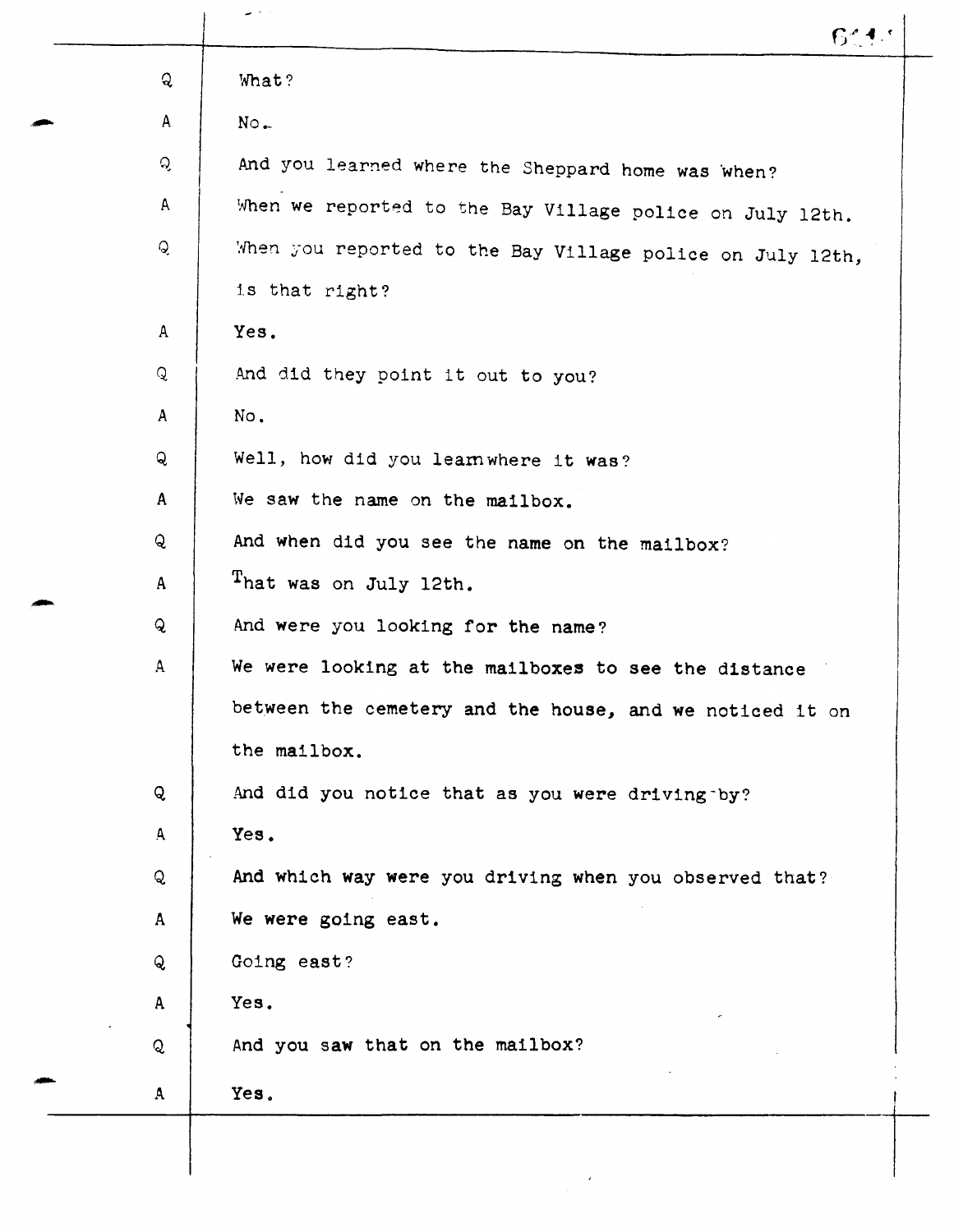|                | 4503<br>6115                                                |
|----------------|-------------------------------------------------------------|
| $Q^{\pm}$      | Is that right?                                              |
| $\mathbf{A}$   | Yes.                                                        |
| $\mathcal{C}$  | Don't you know that the name on that mailbox, you can't see |
|                | it driving east?                                            |
| A              | Well, we saw it.                                            |
| $\mathbf{C}$   | Do you know that you can only read that name if you are     |
|                | travelling west?                                            |
| $\mathsf{A}$   | I have no idea.                                             |
| $\overline{Q}$ | How?                                                        |
| $\mathbf{A}$   | I have no idea.                                             |
| $\mathbf{Q}$   | Did you stop your car or did you look around to look at     |
|                | the mailbox?                                                |
| $\mathbf{A}$   | We did not stop the car.                                    |
| $\mathbf{Q}$   | But as you drove along the highway driving east, you saw    |
|                | the name of Sheppard on a mailbox?                          |
| A              | Yes.                                                        |
| $\mathbf{Q}$   | And as you were driving east, that would be to the north,   |
|                | would it not, that mailbox?                                 |
| $\Delta$       | Yes.                                                        |
| ्              | Is that right?                                              |
| $\mathbf{A}$   | Yes.                                                        |
| $\mathbf{Q}$   | Did you read that yourself?                                 |
| A              | My wife.                                                    |
| Q              | Now, Mr. Knitter, will you please tell what you know,       |
|                | what you saw, not what your wife told you she saw? Will     |
|                |                                                             |
|                |                                                             |
|                |                                                             |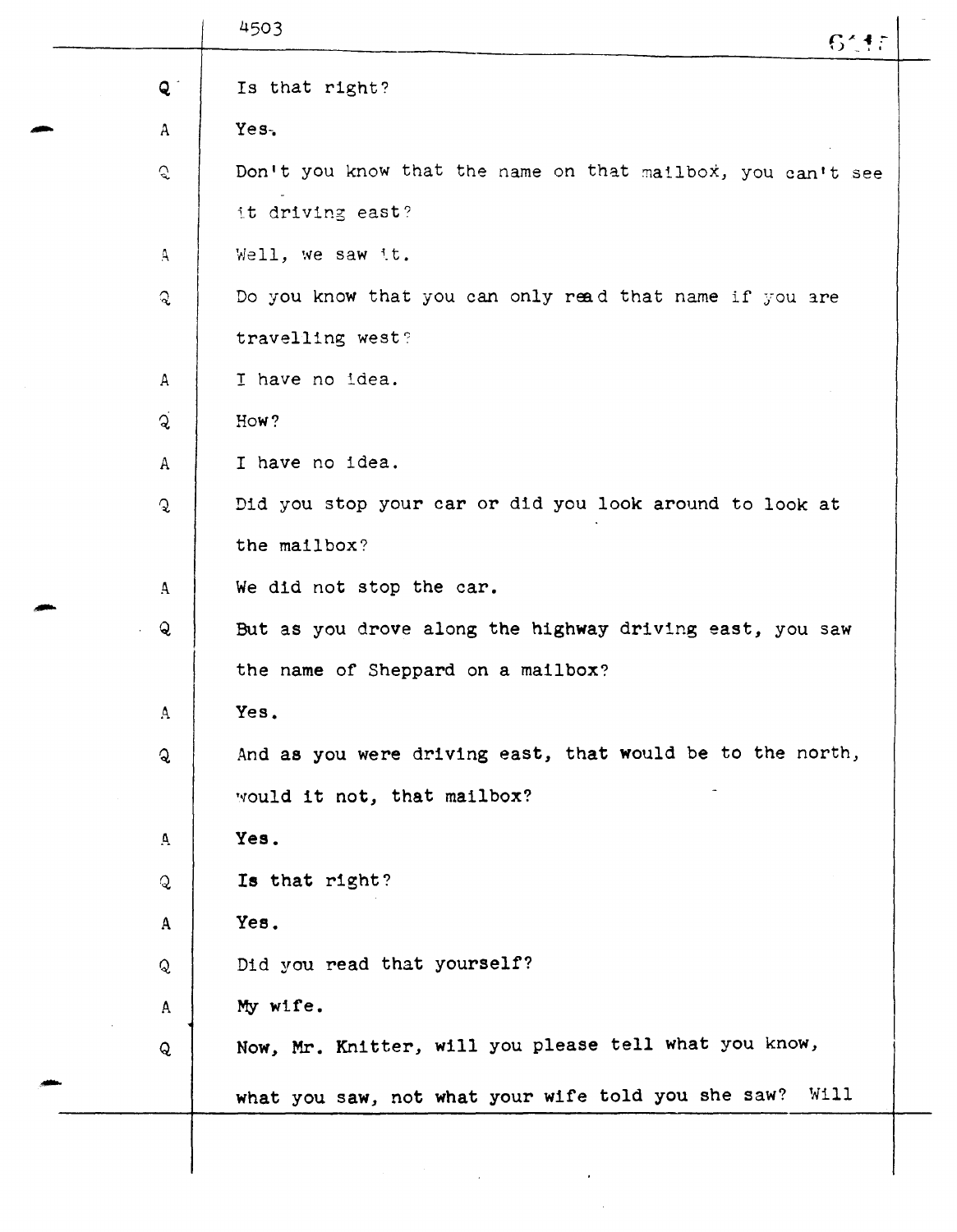|                    | $450 +$<br>5446                                         |  |
|--------------------|---------------------------------------------------------|--|
|                    | you please do that?                                     |  |
| $\pmb{\mathsf{A}}$ | Yes.                                                    |  |
| $\mathcal{L}$      | Did you see the name on the mailbox?                    |  |
| $\Delta$           | Yes.                                                    |  |
| $\mathfrak{I}$     | Yourself?                                               |  |
| $\Lambda$          | Yes.                                                    |  |
| $\hbox{\bf Q}$     | Well, what did you mean a moment ago when you said your |  |
|                    | wife saw it?                                            |  |
| $\mathbf{A}$       | She pointed it out to me.                               |  |
| $\mathsf{Q}$       | As you were driving along?                              |  |
| $\mathbf{A}$       | Yes.                                                    |  |
|                    |                                                         |  |
|                    |                                                         |  |
|                    |                                                         |  |
|                    |                                                         |  |
|                    |                                                         |  |
|                    |                                                         |  |
|                    |                                                         |  |
|                    | $\bullet$                                               |  |
|                    |                                                         |  |
|                    |                                                         |  |
|                    |                                                         |  |
|                    |                                                         |  |
|                    |                                                         |  |
|                    |                                                         |  |
|                    |                                                         |  |
|                    |                                                         |  |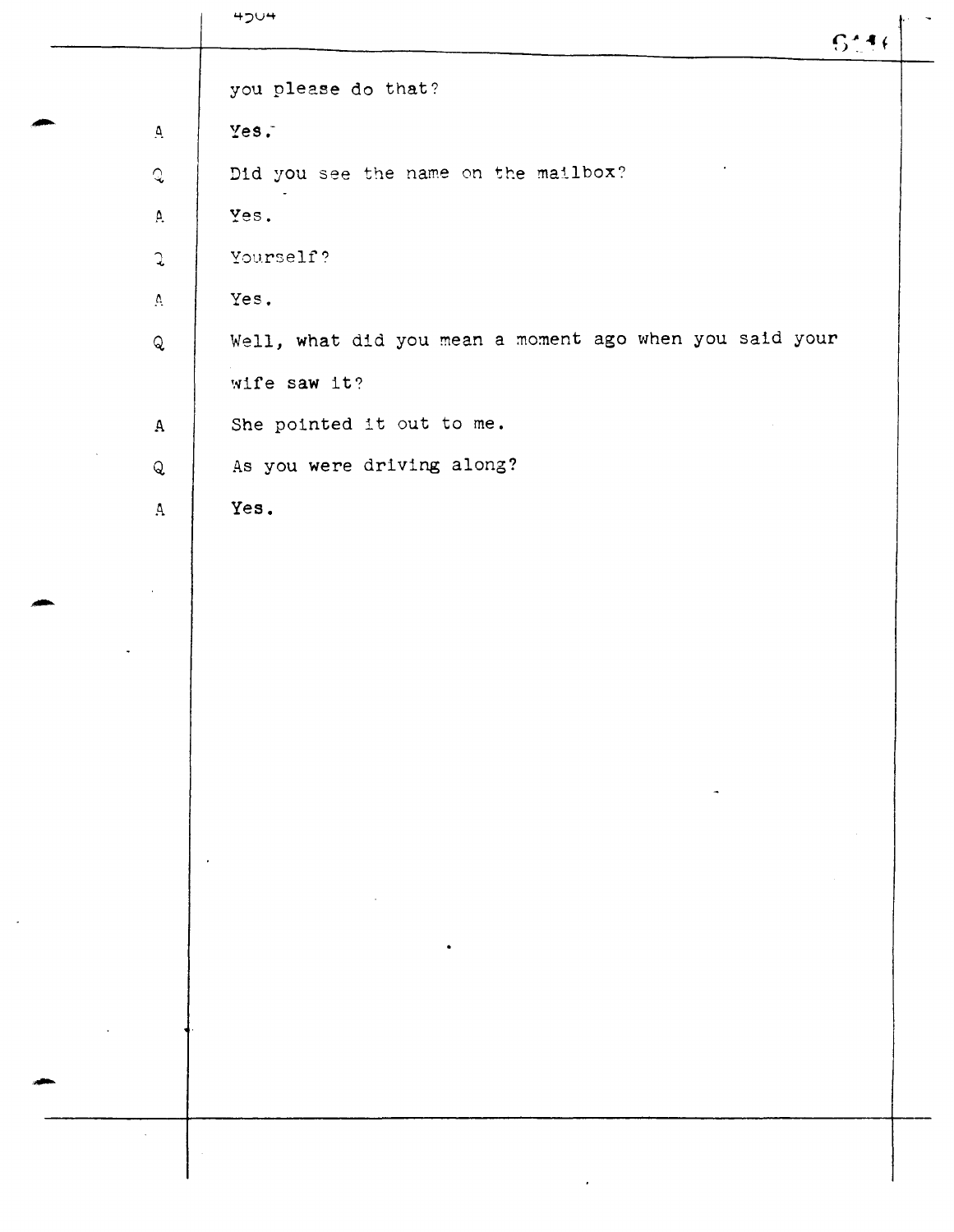|         |              | $6^{\circ}$ 1                                               |
|---------|--------------|-------------------------------------------------------------|
| tke $8$ | Q            | Were you particularly looking for that place?               |
| mg      | A            | No.                                                         |
|         | Q            | Well, why did the name of Sheppard attract you?             |
|         | A            | Well, we were looking -- when we went by the cemetery,      |
|         |              | we passed the cemetery, and we noticed the name on the      |
|         |              | mail box. I noticed the name on the mail box.               |
|         |              | MR. PARRINO:<br>I didn't hear that.                         |
|         |              | MR. GARMONE:<br>He said "I noticed                          |
|         |              | the name on the mail box," as he went by the                |
|         |              | cemetery.                                                   |
|         | $\mathbf{Q}$ | Well, there are other mail boxes in front of other homes    |
|         |              | along there, aren't there?                                  |
|         | A            | Yes.                                                        |
|         | Q            | Did you observe any names on the other mail boxes?          |
|         | A            | There was -- I believe Schuele lives right next to the      |
|         |              | cemetery.                                                   |
|         | $\mathbf{Q}$ | Did you observe that?                                       |
|         | A            | Yes.                                                        |
|         | $\mathbf{Q}$ | You say Schuele lives next to the cemetery?                 |
|         | $\mathbf{A}$ | Yes, sir.                                                   |
|         | $\mathbf{Q}$ | Are you sure about that?                                    |
|         | $\mathbf{A}$ | Yes, sir.                                                   |
|         | $\mathbf{Q}$ | Are you as sure about that as you are about everything else |
|         |              | you have testified to?                                      |
|         | A            | I believe so, to the best of my knowledge.                  |
|         |              |                                                             |

 $\ddot{\phantom{a}}$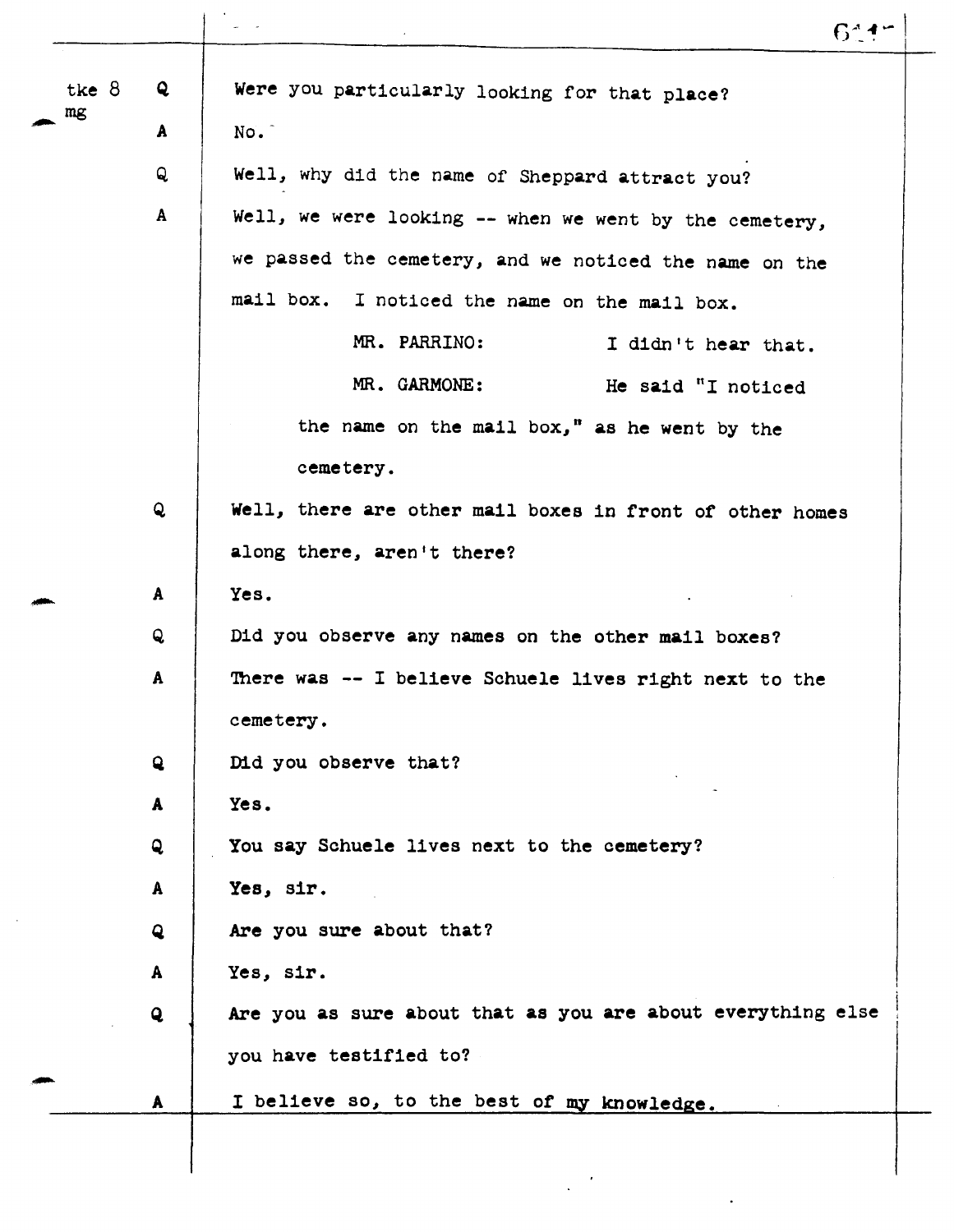| Q            | How?                                                        |
|--------------|-------------------------------------------------------------|
| A            | To the best of my knowledge.                                |
| Q            | Don't you know that the Schuele's house is right next door  |
|              | to the Sheppard's house?                                    |
| $\mathbf{A}$ | I did not.                                                  |
| ୍ତ           | You didn't know it?                                         |
| $\mathbf{A}$ | I just remember seeing the name on the mail box.            |
| Q            | The cemetery is not next door to the Sheppard house, is it? |
| $\mathbf{A}$ | No.                                                         |
| Q            | There are three other houses between the Sheppard house and |
|              | the cemetery, is that right?                                |
| A            | I believe so.                                               |
| Q            | Well, do you know, sir? You have testified --               |
| A            | Yes.                                                        |
| Q            | You have testified here that there was?                     |
| A            | Yes.                                                        |
| Q            | Is that right?                                              |
| $\mathbf{A}$ | Yes.                                                        |
| Q            | And how wide is that cemetery?                              |
| $\mathbf{A}$ | About 50 feet.                                              |
| Q            | 50 feet wide?                                               |
| $\mathbf{A}$ | I would say, to the best of my knowledge. I am not too      |
|              | good at judging distance.                                   |
| Q            | And how far is it from the cemetery to the Sheppard home?   |
| A            | Well, I would say about a hundred feet, hundred, hundred    |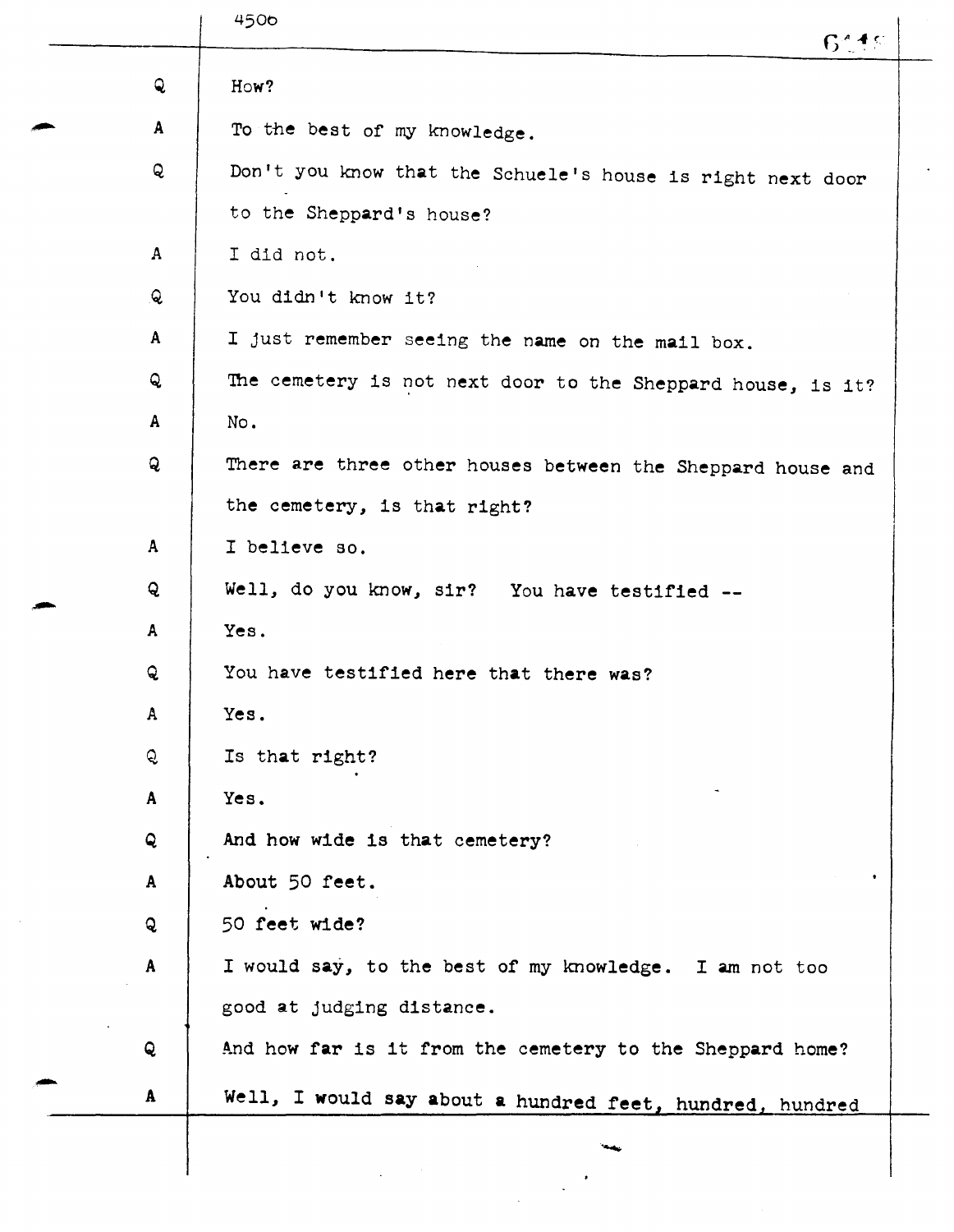| ୍କ<br>$\mathbf{A}$<br>् | and fifty feet.<br>A hundred or a hundred and fifty feet?<br>Yes. |
|-------------------------|-------------------------------------------------------------------|
|                         |                                                                   |
|                         |                                                                   |
|                         |                                                                   |
|                         |                                                                   |
|                         | Isn't it more than that?                                          |
| $\mathbf{A}$            | It may be, but judging myself --                                  |
| Q.                      | There are three houses between the cemetery and the Sheppard      |
|                         | home, aren't there?                                               |
| $\mathbf{A}$            | Yes.                                                              |
| Q                       | Now, as you drove on the 12th of July, as you drove along         |
|                         | that highway driving east, were you going someplace?              |
| $\mathbf{A}$            | Pardon?                                                           |
| $\mathbf{Q}$            | Were you going to go someplace?                                   |
| A                       | I did not get the question.                                       |
| Q                       | What were you driving down West Lake Road, driving east --        |
|                         | where were you going at that time?                                |
|                         | THE COURT:<br>Where were you going                                |
|                         | at that time?                                                     |
| Q                       | That's right. When you noticed the name of Sheppard on the        |
|                         | mail box, where were you going?                                   |
| $\mathbf{A}$            | To the police station.                                            |
| Q                       | And when had you decided you were going to the police station?    |
| $\mathbf{A}$            | It was on the 12th.                                               |
| $\mathbf{Q}$            | And did you want to find out where the Sheppard home was          |
|                         | before you went to the police station?                            |
| A                       | Well, yes.                                                        |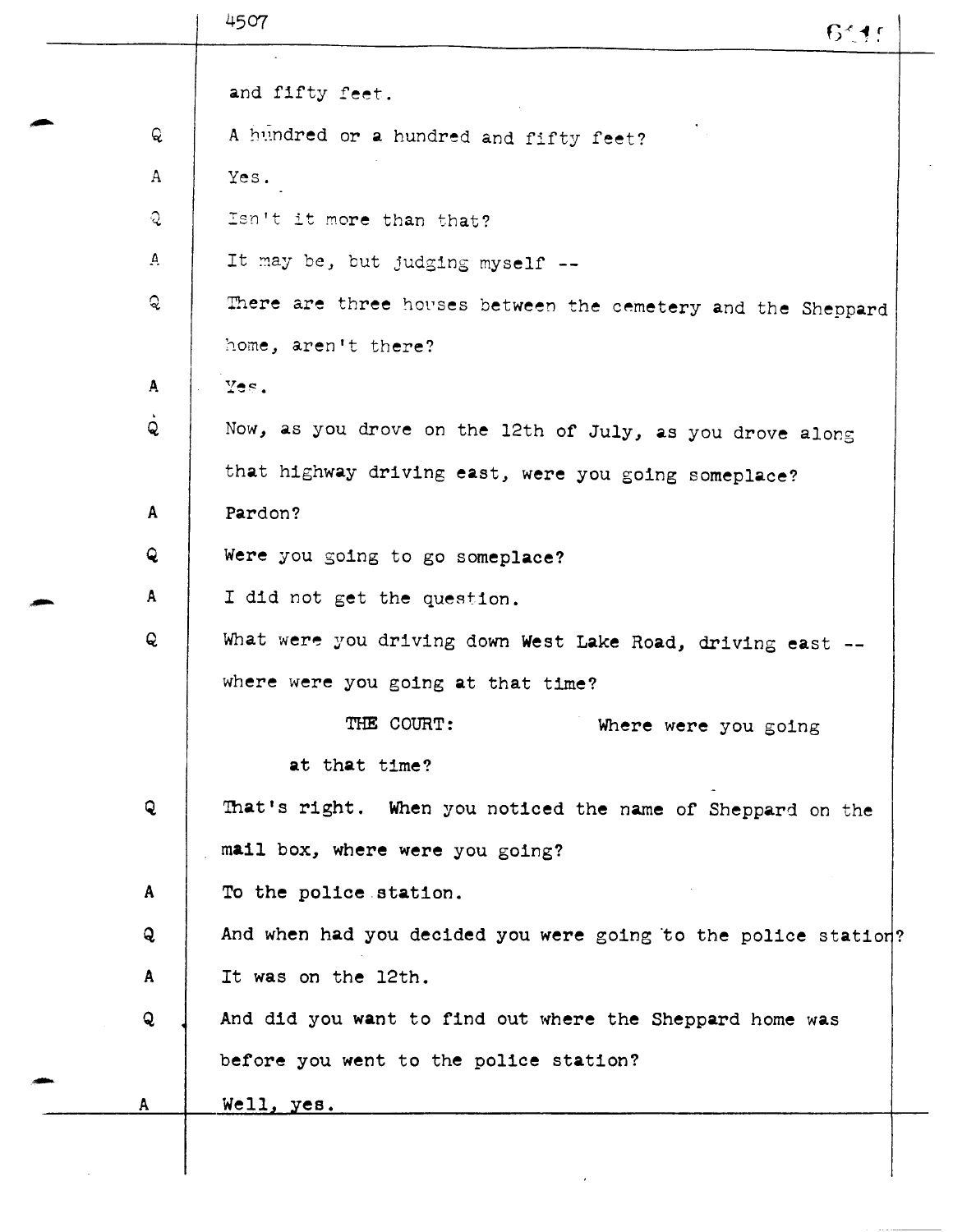|                                        | 4508<br>6420                                                 |
|----------------------------------------|--------------------------------------------------------------|
| Q                                      |                                                              |
| $\mathbf{A}$                           | Did you read about the murder of Marilyn Sheppard?           |
|                                        | Well, the next morning.                                      |
| Q                                      | That would be the morning of the 5th of July?                |
| A                                      | If there was a paper on the 5th.                             |
| Q                                      | Well, did you read about it the next morning, sir?           |
| $\mathbf{A}$                           | Well, yes, I did.                                            |
| Q                                      | And in what paper did you read it?                           |
| $\mathbf{A}$                           | Cleveland Plain Dealer.                                      |
| Q                                      | Did you read any other papers that day?                      |
| A<br>$\mathcal{A}^{\text{c},\text{c}}$ | No.                                                          |
| Q                                      | That was a holiday, was it not, celebrated as a holiday,     |
|                                        | July the 5th?                                                |
| $\mathbf{A}$                           | I believe it was.                                            |
| Q                                      | And you read about the murder of Marilyn Sheppard, is that   |
|                                        | right?                                                       |
| A                                      | Yes.                                                         |
| Q                                      | And you read as to where it occurred?                        |
| $\mathbf{A}$                           | Yes.                                                         |
| Q                                      | Is that right?                                               |
| A                                      | Yes.                                                         |
| Q                                      | And did it occur to you when you read that that you had seen |
|                                        | a man in the vicinity of that home?                          |
| A                                      | Yes, it did.                                                 |
| Q                                      | Did you know -- have any idea where the Sheppard home was    |
|                                        |                                                              |
|                                        | in relation to that cemetery when you read that in the       |
|                                        |                                                              |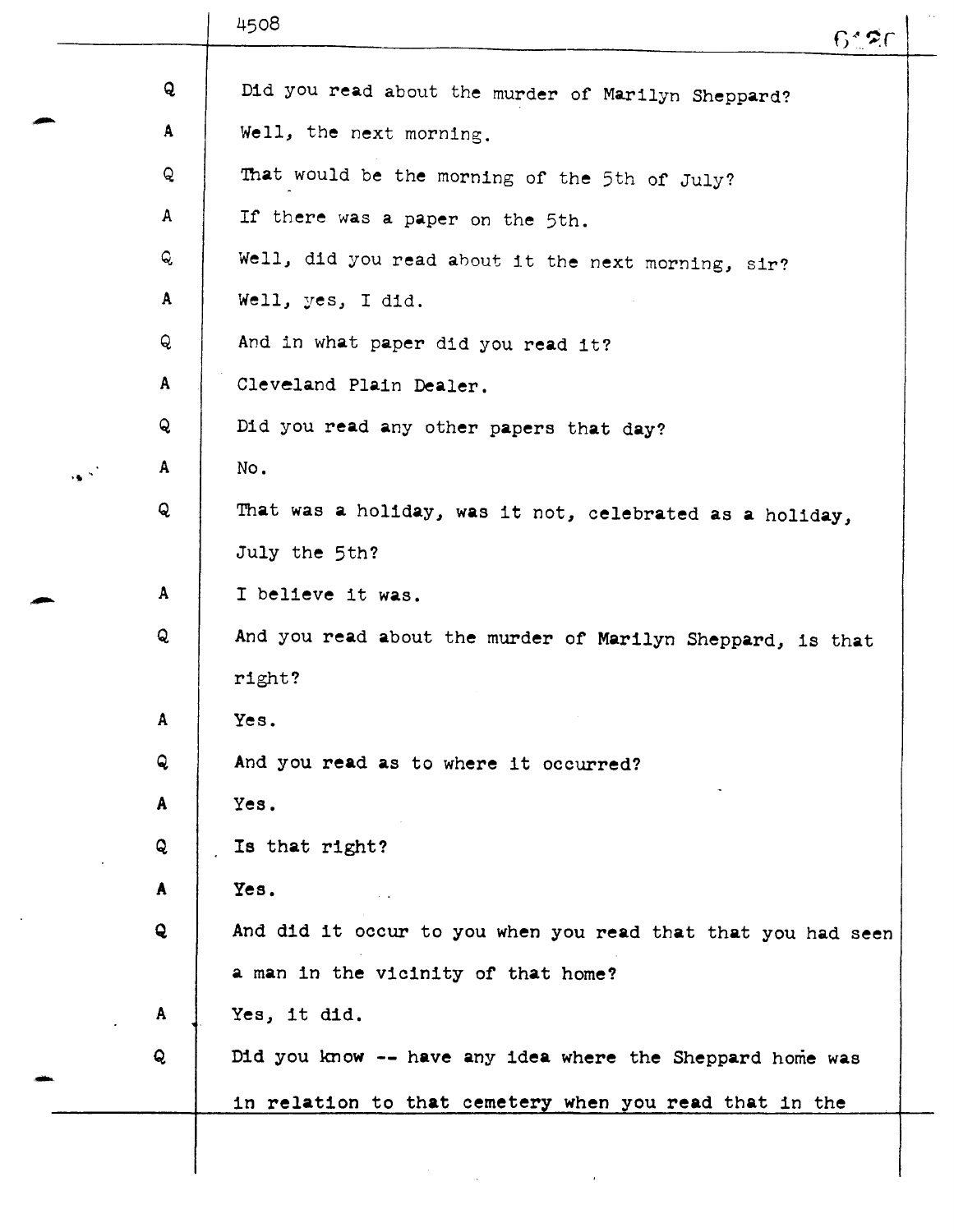|              | 4509<br>$6^\circ$ ទ្ធក                                             |
|--------------|--------------------------------------------------------------------|
|              | newspaper?                                                         |
|              | $\mathbf{A}$<br>No, not at the time.                               |
|              | Q<br>You did not. And then on Tuesday did you read about it, also, |
|              | July the 6th?                                                      |
| $\mathbf{A}$ | I can't recall.                                                    |
| Q            | Well, you read the newspapers every day, don't you?                |
| A            | Well, sometimes.                                                   |
| Q            | Do you have the newspaper delivered to your home?                  |
| $\mathbf{A}$ | Yes.                                                               |
| Q            | And what newspaper?                                                |
| $\mathbf{A}$ | Lorain Journal.                                                    |
| Q            | And do you have the Plain Dealer?                                  |
| A            | No.                                                                |
| Q            | Did you have the Lorain Journal on the 5th of July?                |
| A            | I can't recall if we did or not.                                   |
| Q            | You did read the Plain Dealer, though?                             |
| A            | Yes.                                                               |
| Q            | Where did you get that?                                            |
| A            | From my mother-in-law.                                             |
| Q            | Were you visiting your mother-in-law?                              |
| A            | She lives right next door.                                         |
| Q            | And then during that entire week of June the 5th -- or July,       |
|              | from July 5, did you read the newspapers about the murder of       |
|              | Marilyn Sheppard?                                                  |
| $\mathbf{A}$ | Well, not too much.                                                |

 $\frac{1}{2}$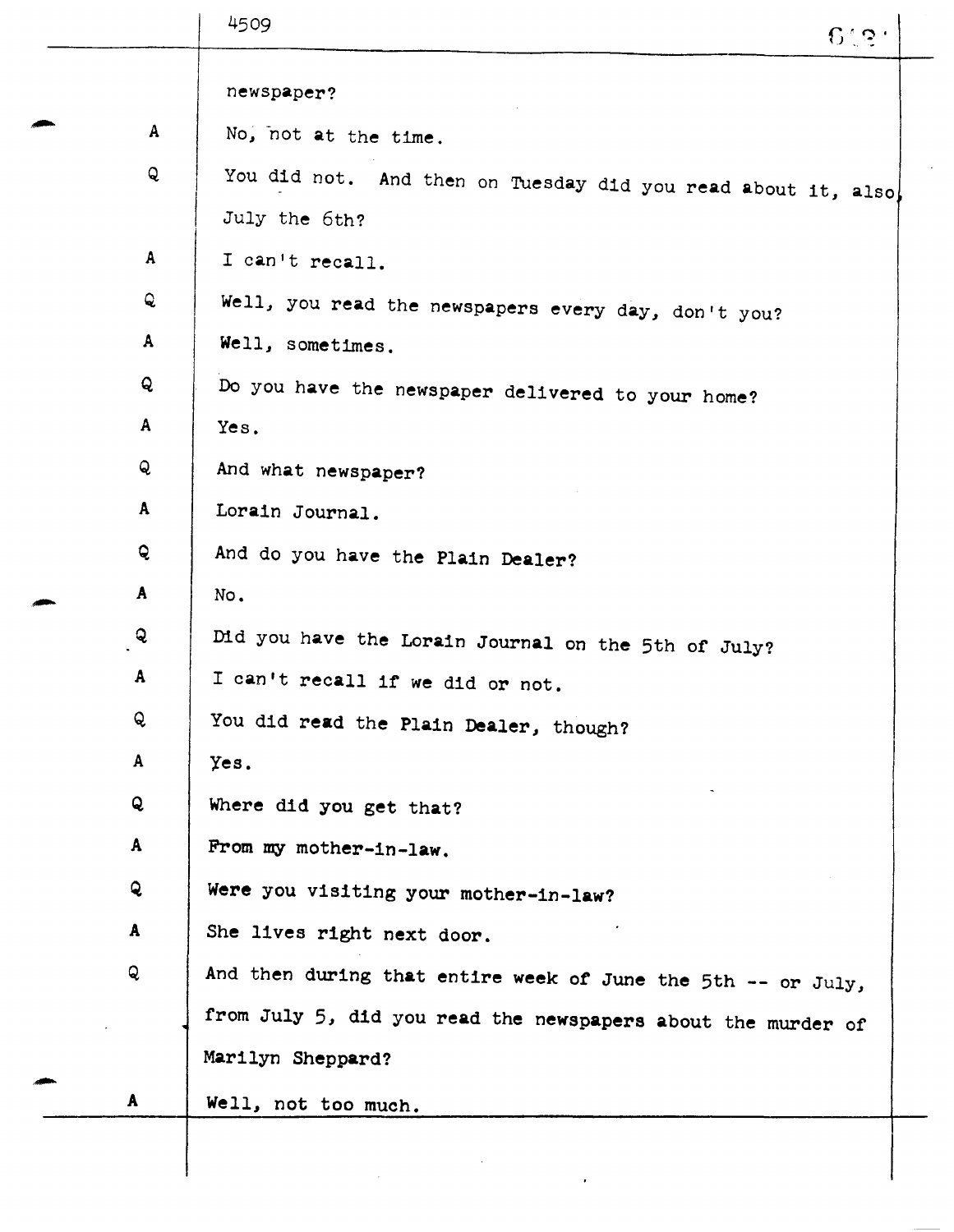|              | 4510<br>$6^\circ$ 2.1                                        |
|--------------|--------------------------------------------------------------|
| Q            | Did you read something about it?                             |
| $\mathbf{A}$ | I would say something, yes.                                  |
| Q            | And did you read something every day about it?               |
| $\mathbf{A}$ | No, I would not say every day.                               |
| Q            | Well, how many times and in how many papers did you read     |
|              | about it up until July the 12th?                             |
| A            | Well, I can't recall.                                        |
| Q            | Well, had you read many articles about it up until that day? |
| $\mathbf{A}$ | No.                                                          |
| $\mathbf{Q}$ | Well, how many did you read?                                 |
| $\mathbf{A}$ | Articles?                                                    |
| Q            | That's right.                                                |
| $\mathbf{A}$ | Maybe three or four.                                         |
| Q            | Now, when you went over to the police station after you saw  |
|              | the name of Sheppard on the mail box, who did you see there? |
| $\mathbf{A}$ | At the police station?                                       |
| Q            | Yes.                                                         |
| A            | Fred Frenkhan.                                               |
| Q            | And you told him about seeing a man alongside the cemetery   |
|              | there, did you?                                              |
| A            | Yes.                                                         |
| Q            | And did you tell him you knew where the Sheppard home was?   |
| A            | I can't recall of telling him.                               |
| Q            | Did he ask you if you knew where the Sheppard home was?      |
| A            | No, I don't believe he did.                                  |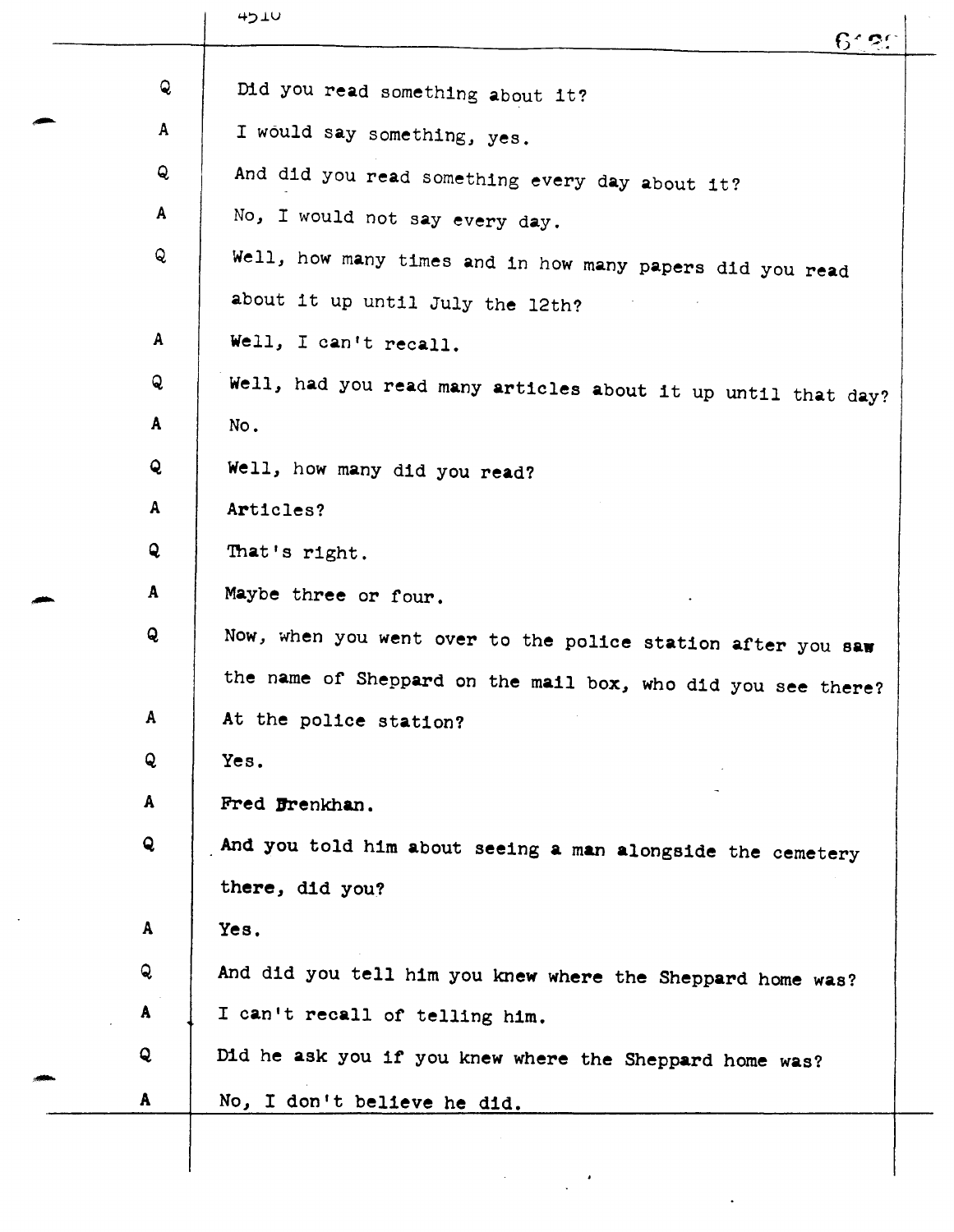|              | ندید ہے -<br>$6^{\circ}$ 25                                   |
|--------------|---------------------------------------------------------------|
|              |                                                               |
| Q            | And you were shown a lot of pictures?                         |
| A            | Yes. The evening of the 12th.                                 |
| Q            | Did you go over to the Sheppard home with the officer?        |
| A            | No.                                                           |
| Q            | Well, didn't he ask you if you knew where it was?             |
| A            | No.                                                           |
| Q            | Well, what was the conversation you had about it?             |
| $\mathbf{A}$ | We just gave him the description of the person that we had    |
|              | seen and the location that we had seen him.                   |
| Q            | Well, did you tell him how close it was to the Sheppard       |
|              | home?                                                         |
| A            | I can't recall.                                               |
| Q            | What?                                                         |
| A            | I just told him it was near the cemetery.                     |
| Q            | Because when you drove along that day you were looking for    |
|              | the name of Sheppard on the mail box, weren't you?            |
| A            | Well, we saw the name, yes.                                   |
| Q            | I say, that is what you were looking for, isn't it?           |
| A            | Yes.                                                          |
| Q            | When you left your home in Avon on July the 12th to go to     |
|              | the Bay Village police station, and as you drove along on the |
|              | West Lake Road, you were looking for the name of Sheppard     |
|              | on the mail box, isn't that right?                            |
| A            | Well, we saw the name, yes.                                   |
| Q            | You were looking for it, weren't you?                         |
|              |                                                               |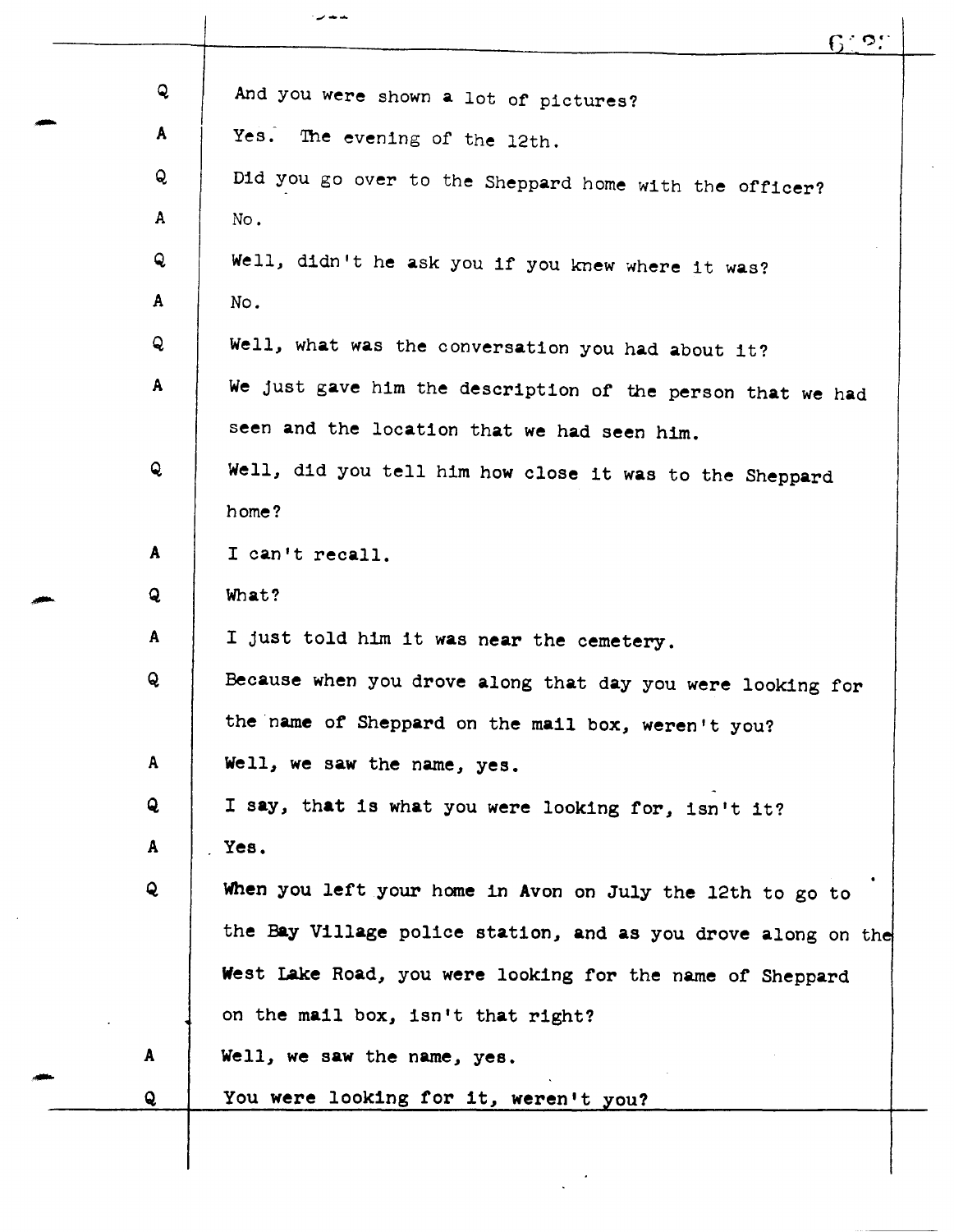|              | 4512<br>$6^{\circ}$ ာ္                                      |
|--------------|-------------------------------------------------------------|
| A            | Yes.                                                        |
| Q            | You wanted to know where that house was, isn't that right?  |
| A            | In regard to the location, yes.                             |
| Q            | Is that right?                                              |
| $\mathbf{A}$ | Yes.                                                        |
| Q            | And you wanted to be able to tell that to the police when   |
|              | you went there, didn't you?                                 |
| A            | Yes.                                                        |
| Q            | Is that right?                                              |
| A            | Yes, sir.                                                   |
| Q            | And you did tell them, didn't you?                          |
| A            | I do not recall.                                            |
| Q            | Well, you went there for that purpose, didn't you?          |
| $\mathbf{A}$ | Just to report what we had seen.                            |
| Q            | And to tell them how close it was to the Sheppard house?    |
| A            | No, I didn't.                                               |
| Q            | How?                                                        |
| A            | No.                                                         |
| Q            | Now, in these articles that you read in the newspaper       |
|              | concerning this murder, you read about there being a reward |
|              | of \$10,000 offered, didn't you?                            |
| A            | I don't recall at the time.                                 |
| Q            | How?                                                        |
| A            | I don't recall.                                             |
| Q            | Didn't you read on Thursday or Friday, the 8th or 9th or    |
|              |                                                             |

 $\epsilon$ 

 $\mathcal{L}^{\text{max}}_{\text{max}}$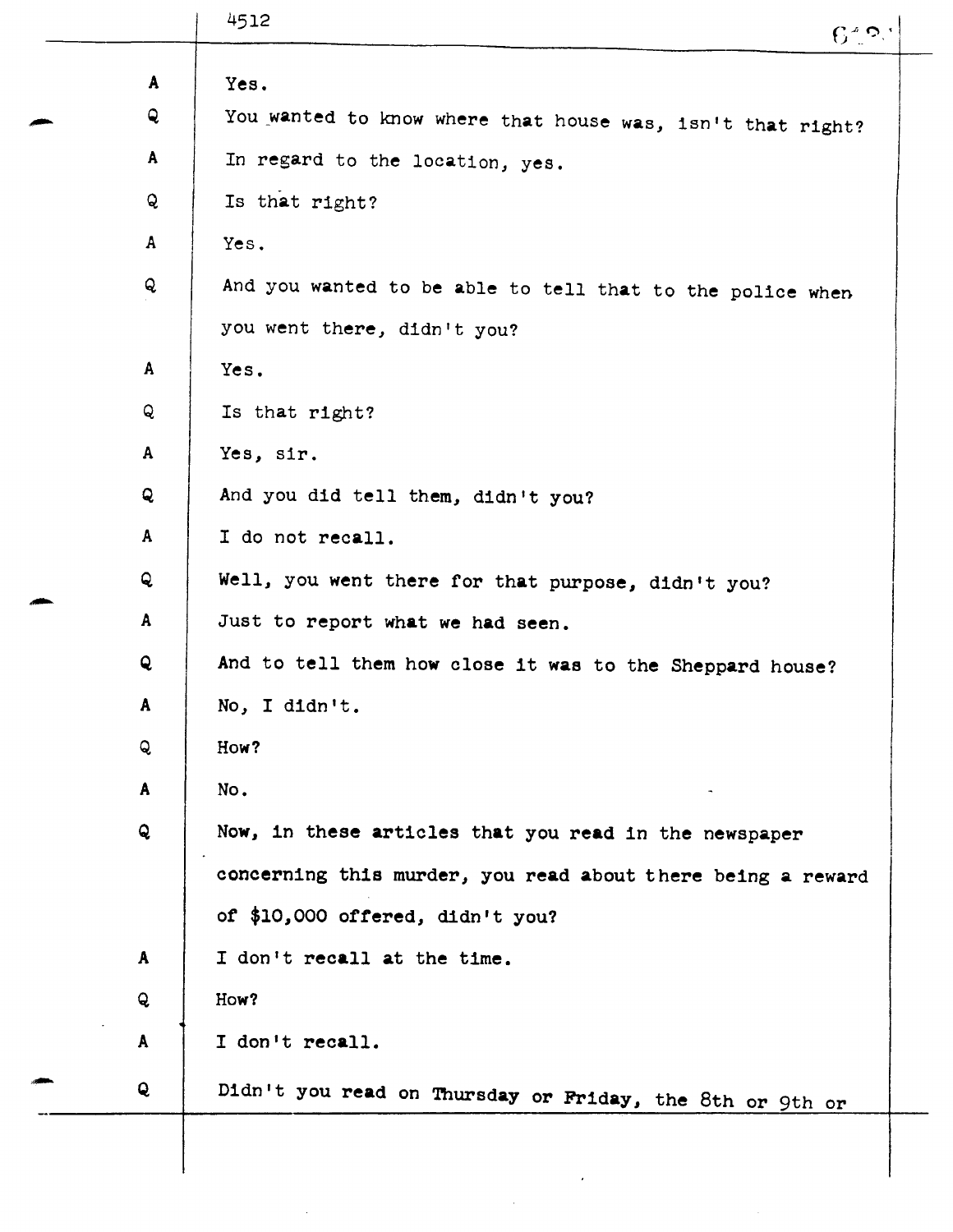|              | 4513<br>6.27                                                |
|--------------|-------------------------------------------------------------|
|              | 10th or 11th, in the newspapers, that there had been a      |
|              | reward of \$10,000 offered?                                 |
| $\mathbf{A}$ | I don't recall of reading that.                             |
| Q            | How?                                                        |
| $\mathbf{A}$ | I do not recall of reading that.                            |
| Q            | And isn't that the reason that you decided on the 12th of   |
|              | July to go to the Bay Village police station?               |
| $\mathbf{A}$ | No.                                                         |
| Q            | Had you had some suspicions about the man you saw, before   |
|              | the 12th of July?                                           |
| $\mathbf{A}$ | We had talked about what we had seen.                       |
| Q            | And you talked about that when you read the first article   |
|              | in the newspaper on the 5th of July, didn't you?            |
| A            | Yes.                                                        |
| Q            | Why didn't you go to the police and report it at that time? |
| A            | We did not want to become involved.                         |
| Q            | Involved in what, sir?                                      |
| A            | In what had taken place.                                    |
| Q            | And why didn't you want to become involved?                 |
| A            | I have no reason why.                                       |
| Q            | How?                                                        |
| A            | I don't know.                                               |
| Q            | You certainly realize that it is the duty of a citizen to   |
|              | report things of that kind, don't you?                      |
| A            | We realized that later.                                     |
|              |                                                             |
|              |                                                             |

 $\ddot{\phantom{a}}$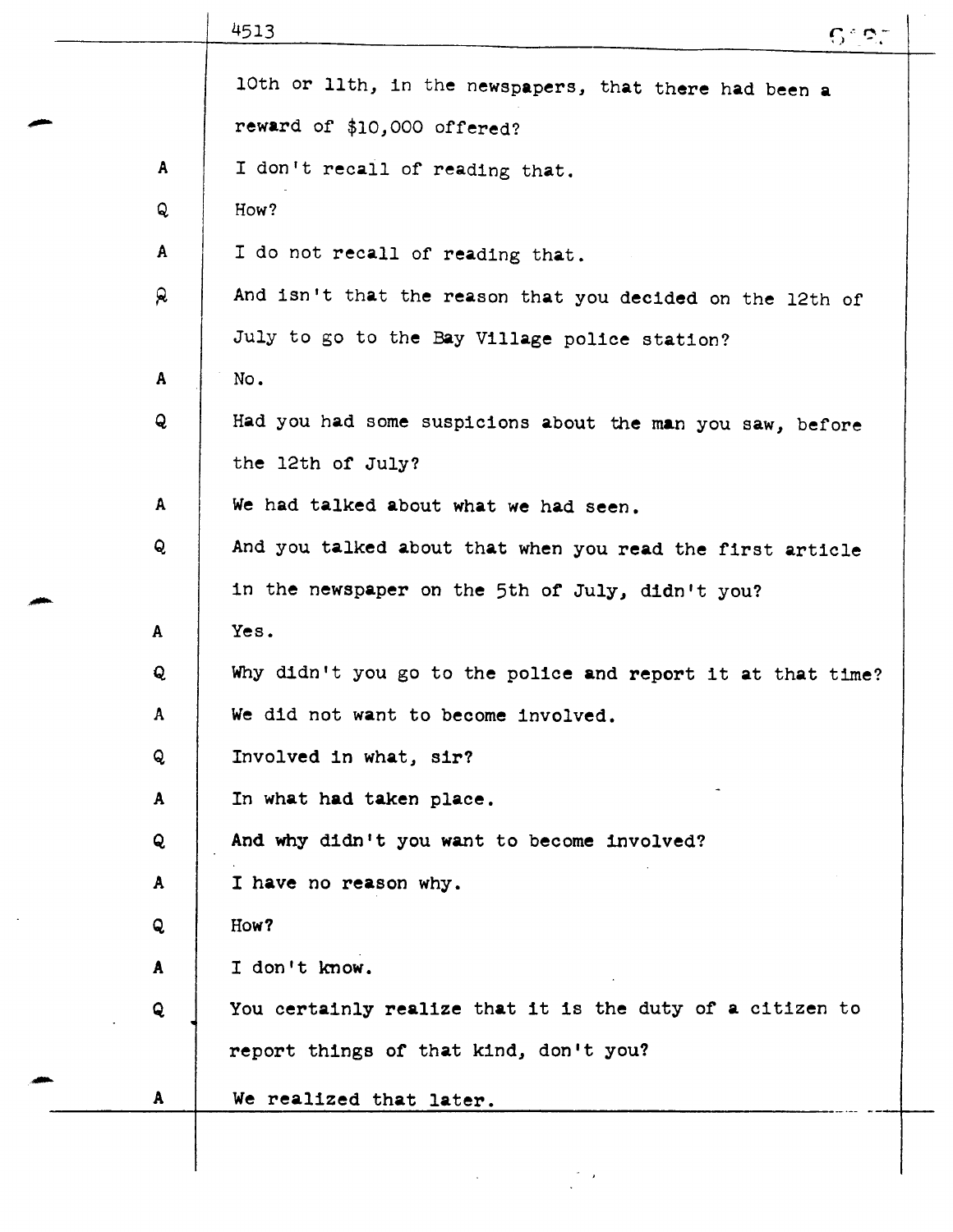|              | 6126<br>4514                                                 |
|--------------|--------------------------------------------------------------|
| Q            | You realized that later?                                     |
| $\mathbf{A}$ | Yes.                                                         |
| Q            | Now, as you drove along that highway that morning to go      |
|              | to your home, 10 minutes to $4$ , July the 4th, did you have |
|              | a radio in your car, by the way?                             |
| $\mathbf{A}$ | Yes, I do have a radio.                                      |
| Q            | Was it on?                                                   |
| $\mathbf{A}$ | No.                                                          |
| Q            | How fast were you traveling?                                 |
| $\mathbf{A}$ | Approximately 35 miles an hour.                              |
| Q            | 35 miles?                                                    |
| $\mathbf{A}$ | Yes.                                                         |
| $\mathbf{Q}$ | Is that the usual speed that you travel?                     |
| $\mathbf{A}$ | Around that, yes.                                            |
| $\mathbf{Q}$ | What?                                                        |
| A            | I very seldom go over 50, very seldom.                       |
| Q            | Very seldom go over 50?                                      |
| $\mathbf{A}$ | That's correct.                                              |
| Q            | And there you had a highway all to yourself, didn't you?     |
| $\mathbf{A}$ | Yes.                                                         |
| Q            | And it was approximately four o'clock in the morning and     |
|              | you were traveling only 35 miles an hour?                    |
| A            | Yes.                                                         |
| Q            | What?                                                        |
| A            | Yes.                                                         |
|              |                                                              |
|              |                                                              |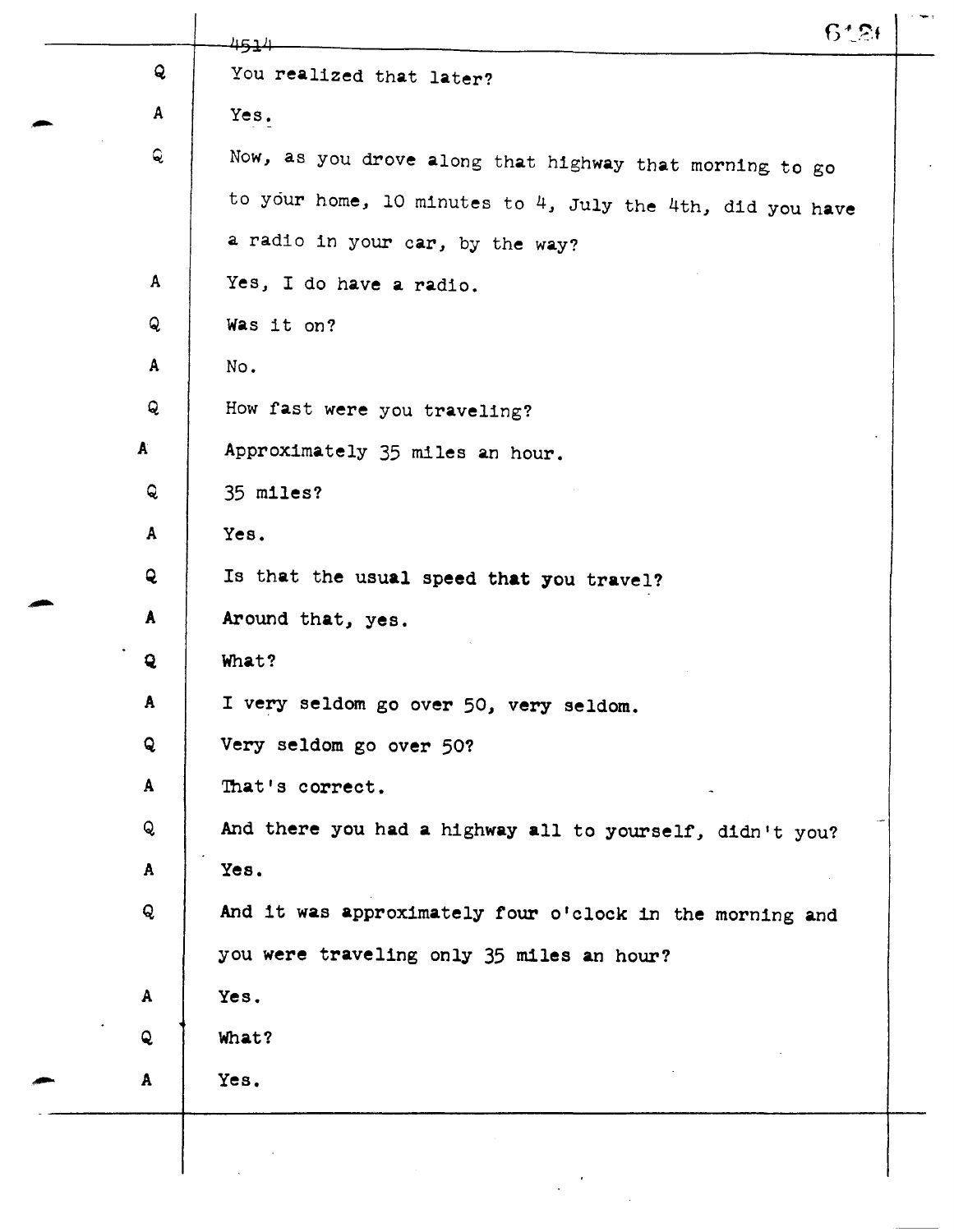|              | 4515                                                       | $6^{\prime}$ ၁                               |
|--------------|------------------------------------------------------------|----------------------------------------------|
|              | MR. MAHON:                                                 | That is all, sir.                            |
|              |                                                            | REDIRECT EXAMINATION OF RICHARD E. KNITTER   |
|              | By Mr. Garmone:                                            |                                              |
| ${\sf Q}$    | When you went to the police station did you go there       |                                              |
|              | primarily to tell what you had seen?                       |                                              |
| $\mathbf{A}$ | Yes.                                                       |                                              |
| Q            | And you had no interest or thought in the \$10,000 reward? |                                              |
| A            | No.                                                        |                                              |
|              | MR. GARMONE:                                               | That is all.                                 |
|              | Thank you.                                                 |                                              |
|              |                                                            | (Witness excused.)                           |
|              | MR. DANACEAU:                                              | May I suggest a                              |
|              | recess at this time? It is quarter to 12. Would            |                                              |
|              | it be agreeable to have a recess at this time?             |                                              |
|              | MR. GARMONE:                                               | Sure.                                        |
|              | THE COURT:                                                 | Let me find out                              |
|              | something more important than that.                        |                                              |
|              |                                                            | Are you willing to come back at one o'clock? |
|              | MR. GARMONE:                                               | $1:15$ , Judge.                              |
|              | Is 1:15 agreeable with you, Saul?                          |                                              |
|              | MR. DANACEAU:                                              | 1:30 would be all right.                     |
|              | MR. GARMONE:                                               | I think it is agreeable                      |
|              | with the jury, too.                                        |                                              |
|              |                                                            |                                              |
|              |                                                            |                                              |
|              |                                                            |                                              |